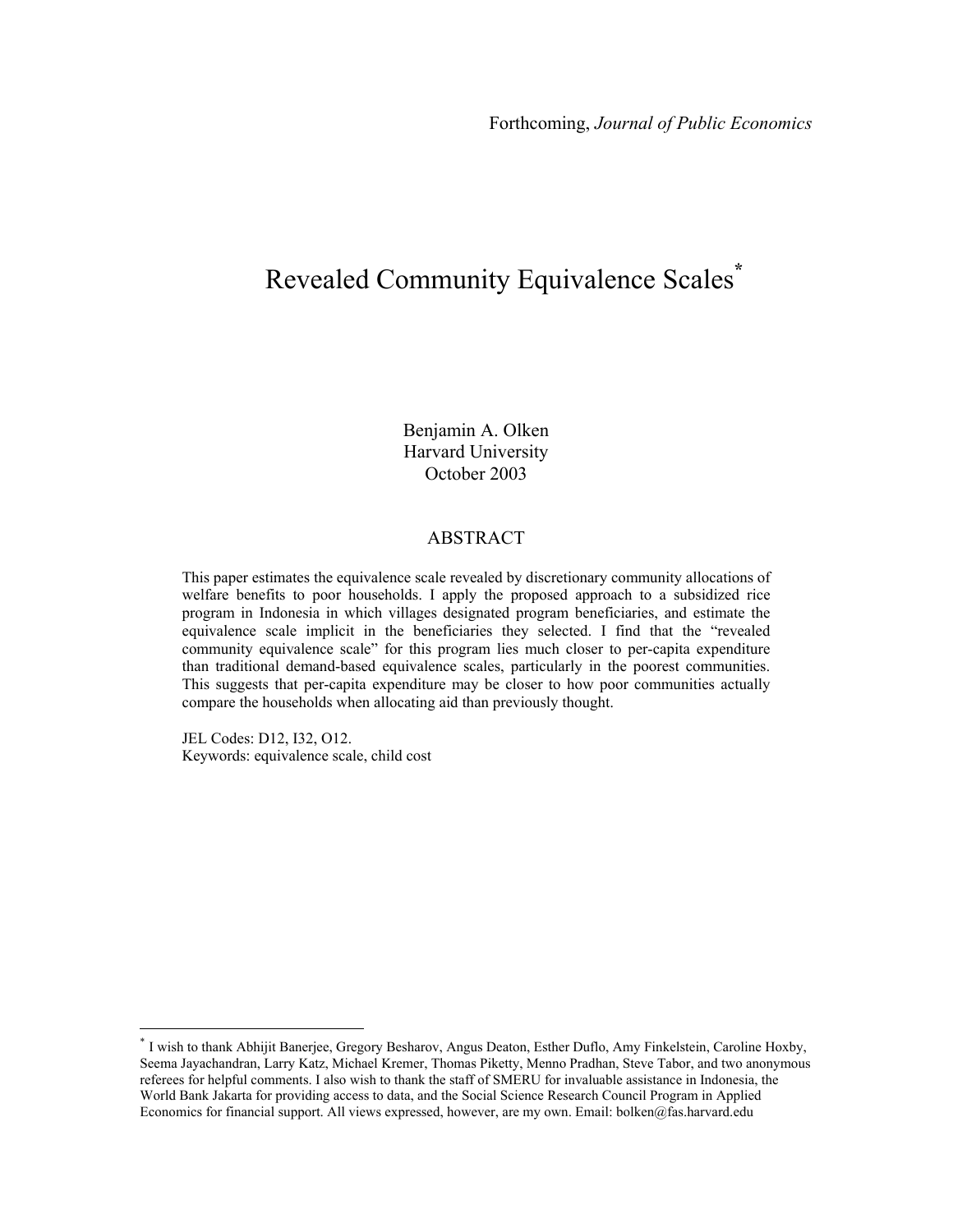#### **1. Introduction**

1

A fundamental issue in welfare economics, dating back at least to Engel (1895), is how to compare the welfare of households of different sizes and compositions. Economies of scale within the household and the differential resource needs of children and adults suggest that comparisons based on either per capita household expenditure or total household expenditure may substantially misrepresent the actual welfare of households. This suggests that a more sophisticated way of comparing households may better capture actual welfare differences.

Several principal methods have been used to address this issue. Each begins by postulating that some aspect of a household's demand decisions, such as the food share of expenditure (Engel 1895) or the total expenditure on adult goods (Rothbarth 1943), is indicative of either the average welfare of all household members or the welfare of the adults in the household. One can then use this measure of welfare to infer how much additional expenditure would be required to compensate a household with a different composition so that it had the same welfare as some reference household.<sup>1</sup>

In this paper, I examine a different approach to comparing households, based on discretionary community allocations of welfare benefits among households. While economists may be unsure how to make inter-household comparisons, communities are forced to do so whenever they are faced with decisions about how to allocate a finite amount of benefits across households. Implicit in the communities' choices is an

<sup>&</sup>lt;sup>1</sup> Other methods, such as the commonly-used Prais-Houthakker (1955) method, attempt to avoid having to make such an assumption by separately identifying for each good the substitution effects caused by changing household characteristics. However, as pointed out by Muelbauer (1980), these methods are under-identified without the addition of a Rothbarth-like exclusion restriction that some goods are consumed only by adults, and so at heart also rely on the same type of *a priori* assumption for identification.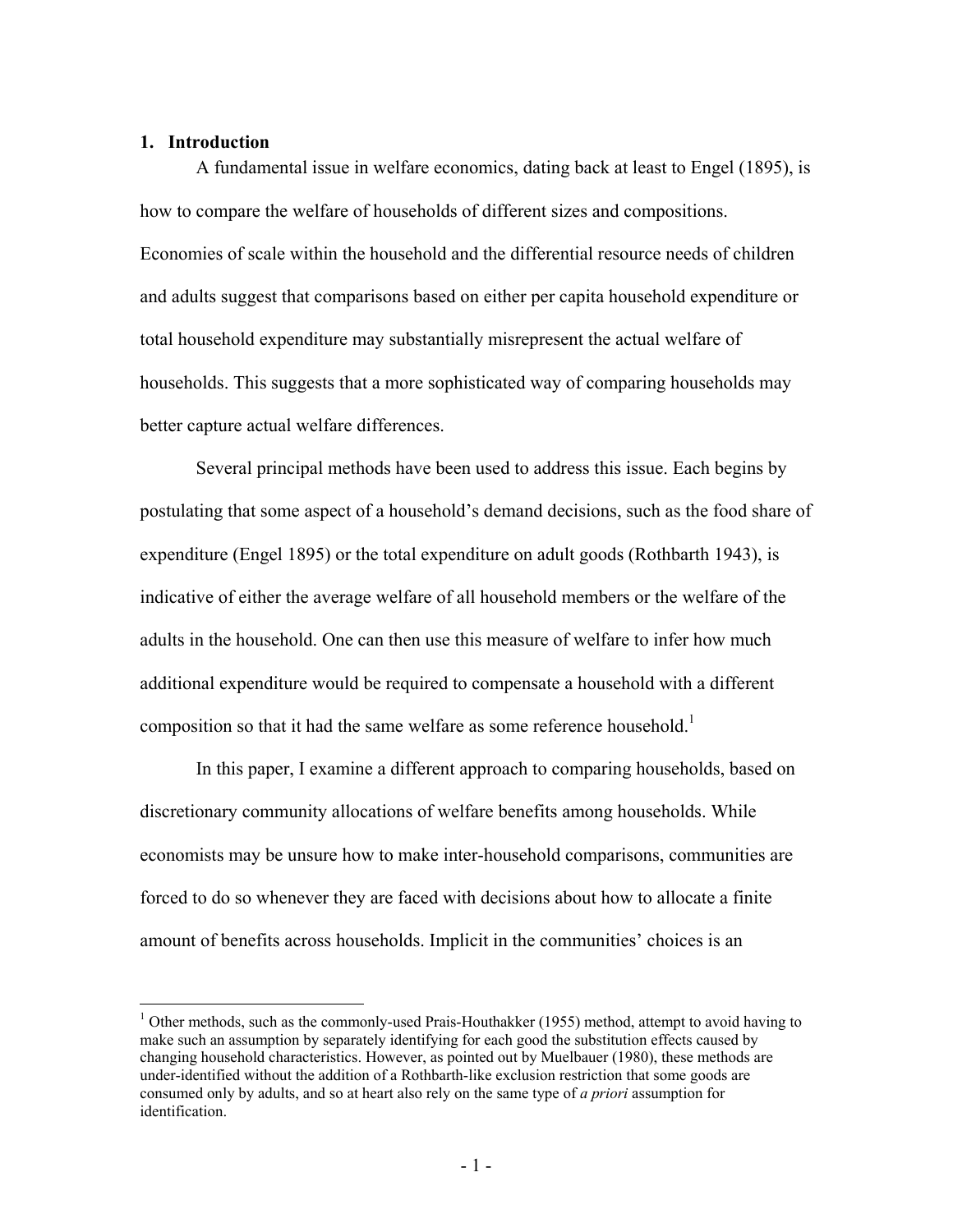equivalence scale, which is revealed by the allocation the community makes. I discuss how to back out the equivalence scale from the allocations, and then compare the resulting "revealed community equivalence scale" to equivalence scales calculated using traditional methods. I also show how this method can be used to create monetary equivalents of other aspects of poverty not traditionally included in poverty analysis, such as illness or illiteracy.

 I apply this method to data from a particular community-based aid program, the OPK (for *Operasi Pasar Khusus*, or Special Market Operation) rice program in Indonesia. Under the program, villages received a monthly block grant of subsidized rice from the central government and chose which households would receive the rice. I compute the equivalence scale implied by the probability that a household with a given set of demographic characteristics received the rice, and compare this equivalence scale to demand-based equivalence scales estimated using traditional methods for the same group of households.

Using this community-based approach, I find that Indonesian communities allocated aid as if adding an additional child requires expenditure equal to 75% of the amount spent of each of first two adults, and as if adding a third adult requires expenditure equal to approximately 85% of the amount spent on each of first two adults. These estimates are somewhat higher than the current consensus estimates, based on traditional demand-based equivalence scales, that maintaining the same level of welfare after adding an additional child requires only 40-50% the cost of each of the first two adults (Deaton 1997).

 $-2-$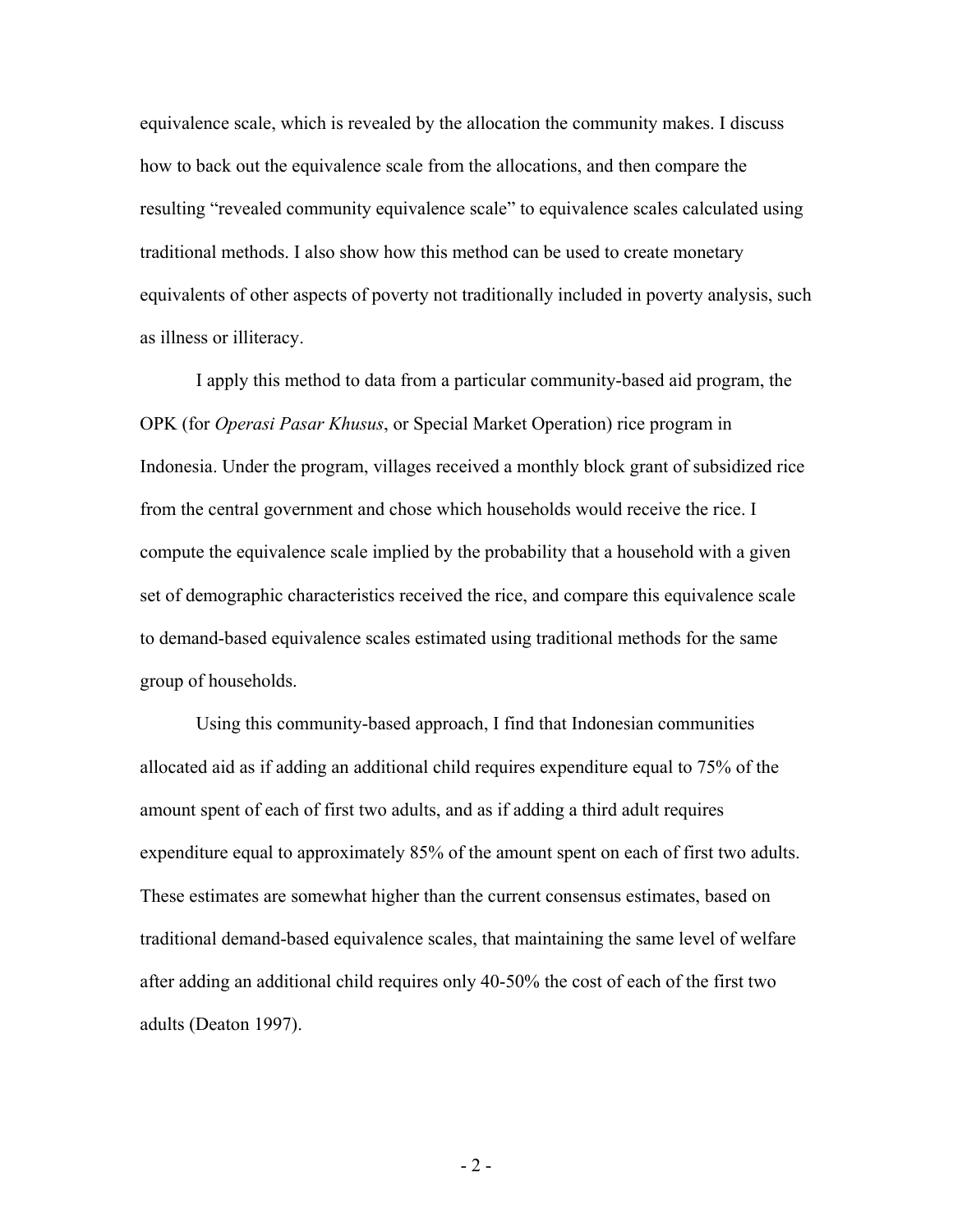These results suggest that in actually allocating aid, communities place substantially more weight on children and on large households than traditional estimates based on expenditures would suggest. In fact, in actually allocating aid, communities seem to use an equivalence scale about halfway between per-capita expenditure and traditional estimates of equivalence scales. Given the sensitivity of poverty lines and inequality measures to the equivalence scale used, adopting these community-based equivalence scales as the basis for policy analysis in place of more traditional demandbased estimates could have substantial impacts on the measurement of poverty and on the allocation of welfare benefits. $<sup>2</sup>$ </sup>

The results also suggest that, in allocating aid, communities give substantial additional weight to other aspects of poverty, such as widowhood, illiteracy, poor health, and employment status. These results underscore the difference between calculating poverty levels based only on consumption levels and the based on community-based approach used here.

It is important to recognize that the equivalence scales I estimate here include not only the actual costs of children and additional adults, but also how communities weight the relative welfare levels of these different types of households in making allocation decisions. For example, the cost of children may be substantially less than that of adults, but if children are more vulnerable than adults, communities may give children a higher weight than that implied by costs alone. These total welfare costs, rather than the consumption-only costs, are often what are desired for policy purposes, such as designing

<u>.</u>

 $2^2$  A number of papers have investigated the sensitivity of poverty lines, composition of the poor, and inequality to the choice of equivalence scale and found that the choice of equivalence scale can substantially affect the results. See, for example, Buhmann 1988, Jenkins and Cowell 1994, Deaton and Paxson 1998, and Lanjouw et. al 1998.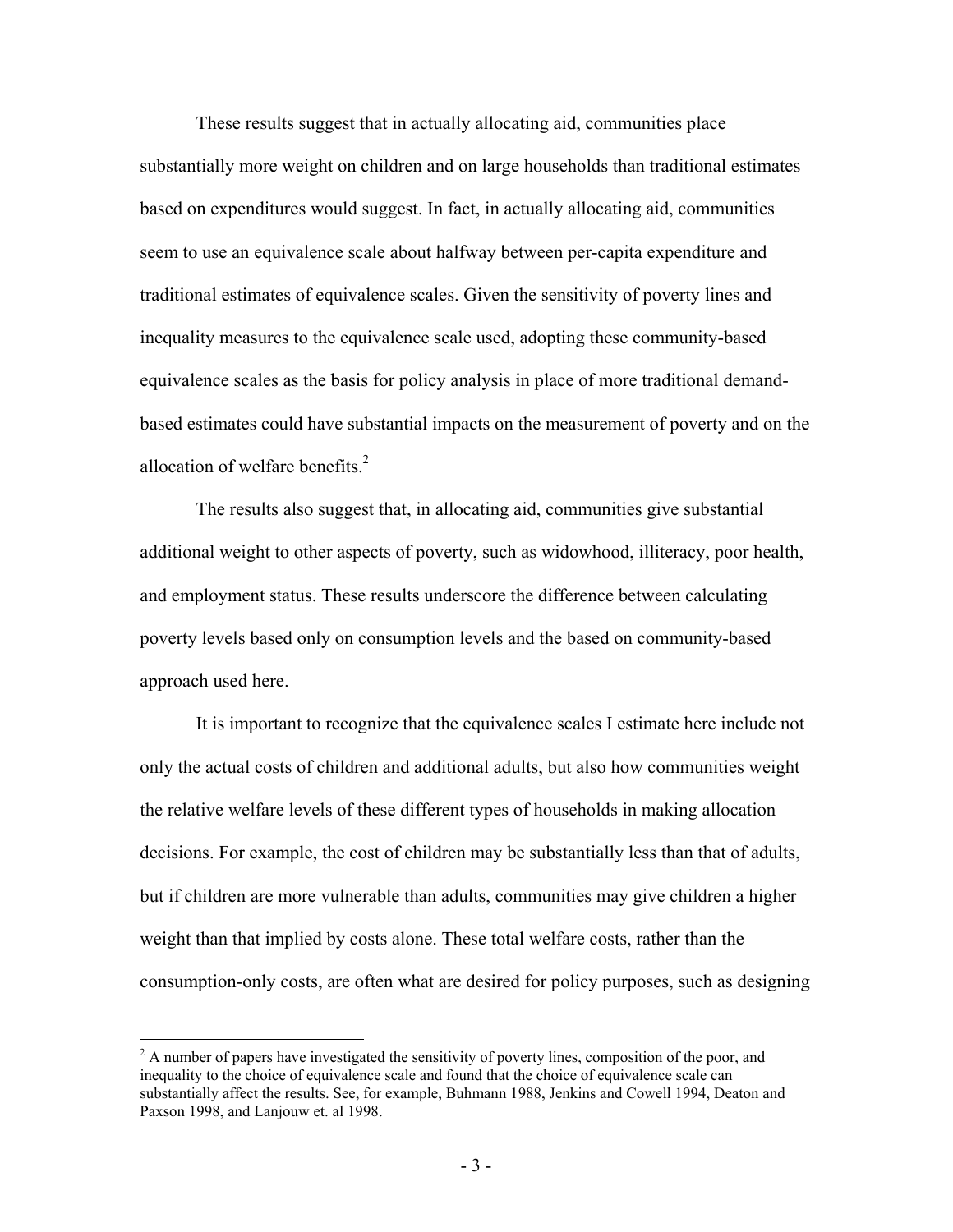aid programs or assessing poverty. However, to the extent that community allocation rules vary more than direct expenditures across different types of communities, these equivalence scales may be more context dependent than traditional cost-based equivalence scales. As I discuss below, however, this method can be applied in a wide variety of other contexts.

Though the approach taken in this paper differs from the demand-based equivalence scales that dominate the literature, it does build on several existing bodies of work. Several authors, such as Ruggles (1990) and Cutler and Katz (1992), have calculated the equivalence scales implicit in program rules, such as the U.S. poverty line. Since program rules are often designed using estimates of demand-based equivalence scales, however, this exercise reveals only whatever estimate of equivalence scales was used to construct the program rules. The approach used in this paper does not suffer from this problem, however, because the allocations I use to estimate equivalence scales are based on discretionary decisions made by community leaders rather than on an econometric estimate of equivalence scales.

Another approach taken by several authors has been to estimate equivalence scales based on individual self-assessments of welfare. (See, for example, Kapteyn and Van Praag (1976) and Van Praag and Van der Sar (1988)). While the subjective approach also does not require the *a priori* assumptions about what indicators proxy for household welfare required by the Rothbarth or Engel methods, it suffers from the problem that each household is evaluating its own, and only its own, welfare rather than comparing the welfare across many households. As discussed by Deaton and Zaidi (1999), this can substantially bias the results.

 $-4-$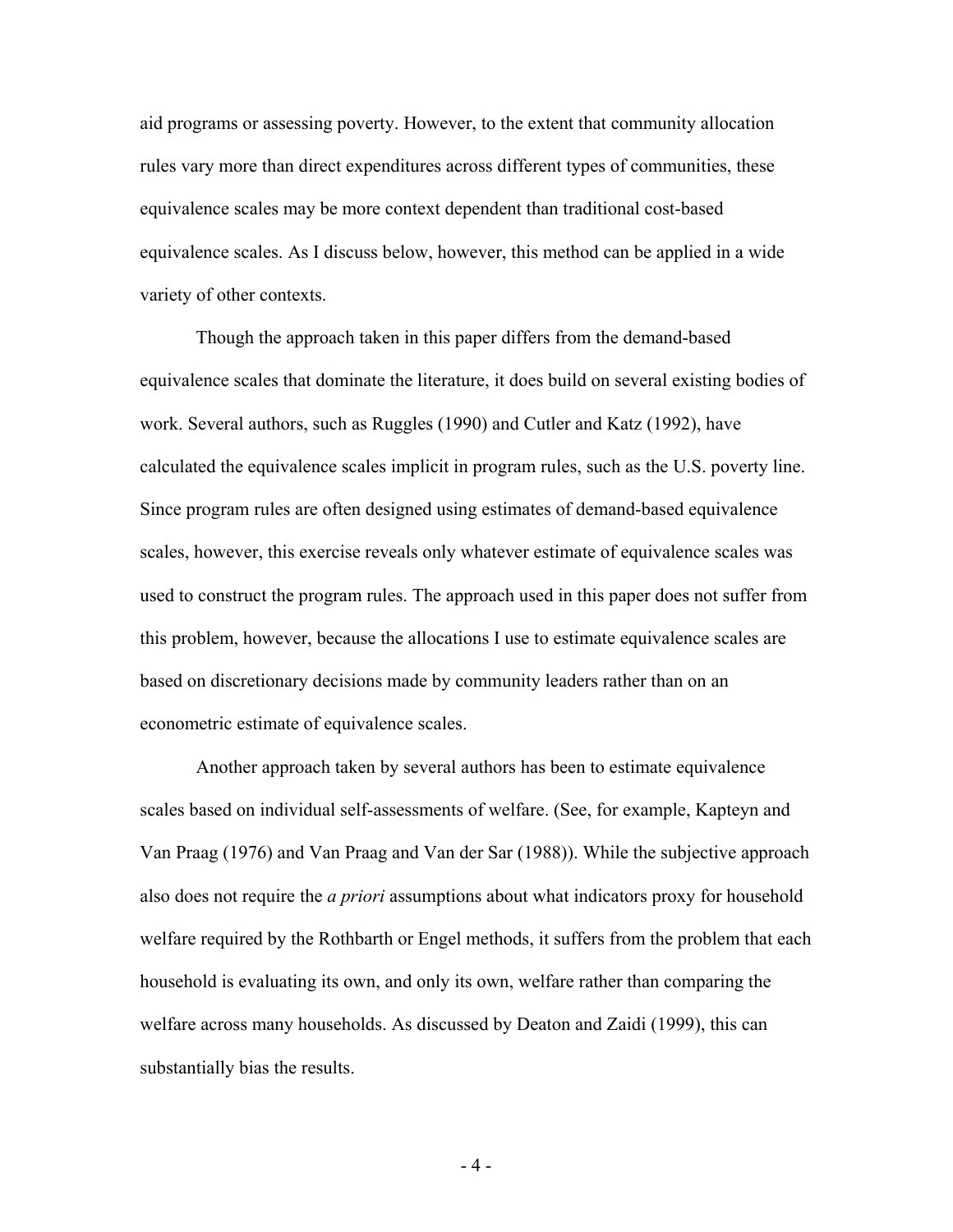The remainder of the paper is organized as follows. Section 2 discusses how to estimate the equivalence scales revealed by discretionary community allocations of aid to poor households. Section 3 presents estimates of equivalence scales derived by applying this method to data from the Indonesian OPK program. Section 4 compares these estimates to estimates generated using traditional methods of estimating equivalence scales on the same set of households. Section 5 concludes.

#### **2. Estimating equivalence scales revealed by community allocations**

#### *2.1. Conceptual approach*

This section discusses conceptually how I recover the equivalence scales implicitly used in community allocations of aid. To begin, define each household's indirect utility function, as evaluated by the community, as:

$$
v(y, n, k, x, p, a),
$$

 $\overline{a}$ 

where *y* represents total household expenditure, *n* represents the total number of people in the household, *k* represents the number of children in the household, *x* represents other household characteristics, *p* represents a vector of prices, and *a* represents the amount of aid received by the household.<sup>3</sup> I assume that  $\nu$  is concave in  $\nu$ .

 In making the decision as to which household members should receive the assistance, I assume that the community maximizes a social welfare function of the form:

$$
\max \sum_{i=1}^{i} \beta(y_i, n_i, k_i, x_i, p) v(y_i, n_i, k_i, x_i, p, a_i) \quad \text{s.t. } \sum_{i=1}^{I} a_i = A,
$$

 $3$  The issue of precisely whose utility within the household is being measured has received considerable discussion in the literature (see Nelson 1993). Since we do not know how communities aggregate individual utilities to make household-level allocations, it is not possible to specify with certainty how this community-assessed household utility function maps to the utility functions of individual household members.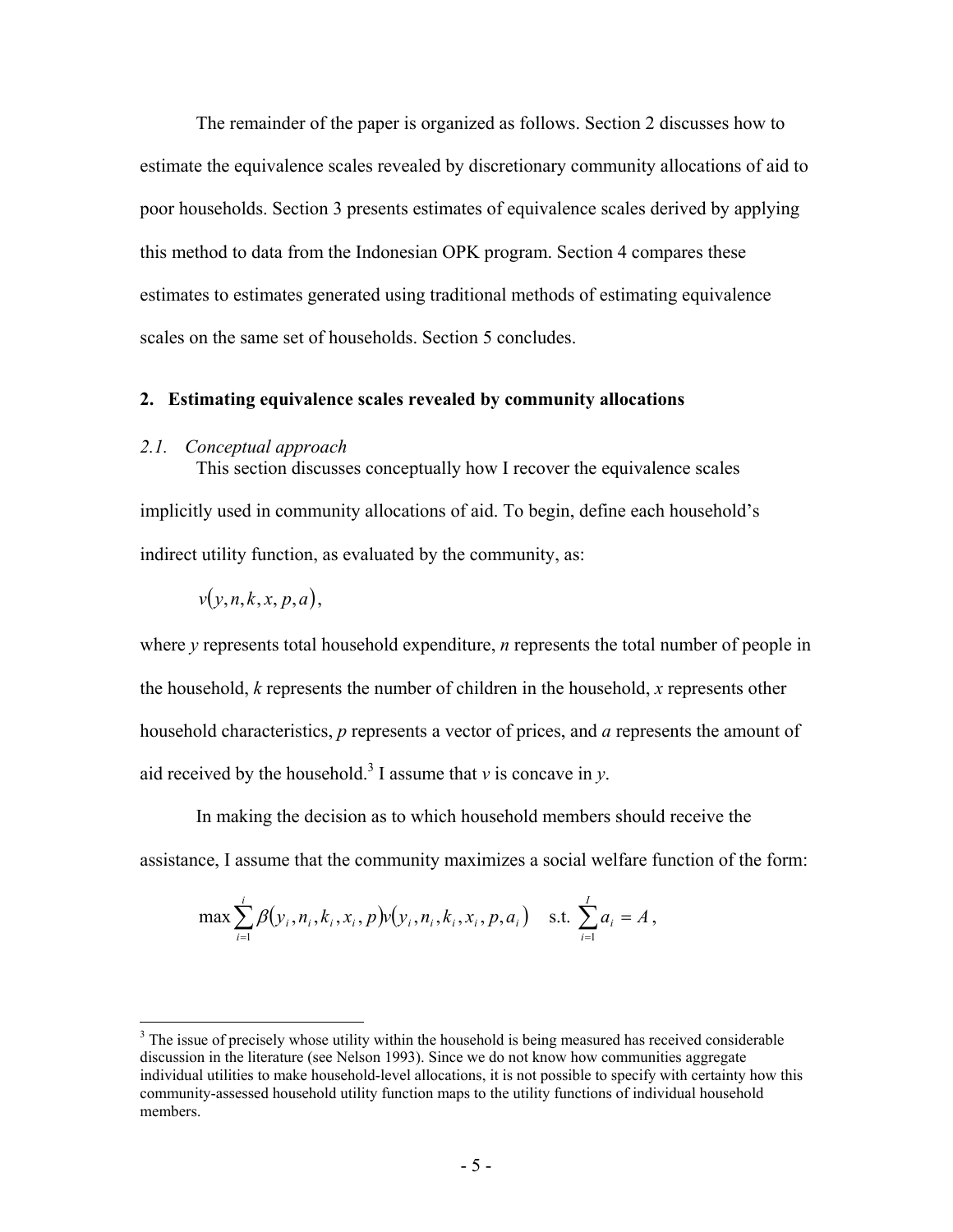where β represents the welfare weights on each household and *A* represents the total amount of aid available to be distributed. Conceptually, the difference between  $\beta$  and  $\nu$  is subtle, but important. Many aspects of a household's welfare that might affect the community's decision, such as the vulnerability of children to malnutrition, habit formation for the unemployed, and increased medical expenditures for the sick, can be captured by *v*. However, it is possible that other factors besides pure welfare maximization may also affect a village's decision rule, such as political connectedness or a desire to provide social insurance, which might manifest itself as a decision to compensate those who experienced a shock, even if their marginal utility of receiving aid was still lower than that of the very poorest households. These factors would be captured by β.

Since these weights  $\beta$  may also be related to household composition (i.e., *n* and *k*), we cannot separately identify the community welfare weights  $\beta$  and the indirect utility function  $\nu$  in this context, at least without strong identification assumptions. What we can identify, however, is the product of the two, which I call the overall community benefit function and denote by:

$$
B(y_i, n_i, k_i, x_i, p, a_i) = \beta(y_i, n_i, k_i, x_i, p)v(y_i, n_i, k_i, x_i, p, a_i).
$$

The community maximization function is therefore

$$
\max \sum_{i=1}^{i} B(y_i, n_i, k_i, x_i, p, a_i) \quad \text{s.t. } \sum_{i=1}^{I} a_i = A.
$$

To introduce household economies of scale and the differential cost of children relative to adults, I parameterize these effects using the standard parameterization in the literature (see Deaton 1997). For a given set of prices, define  $\alpha$  to be the cost of children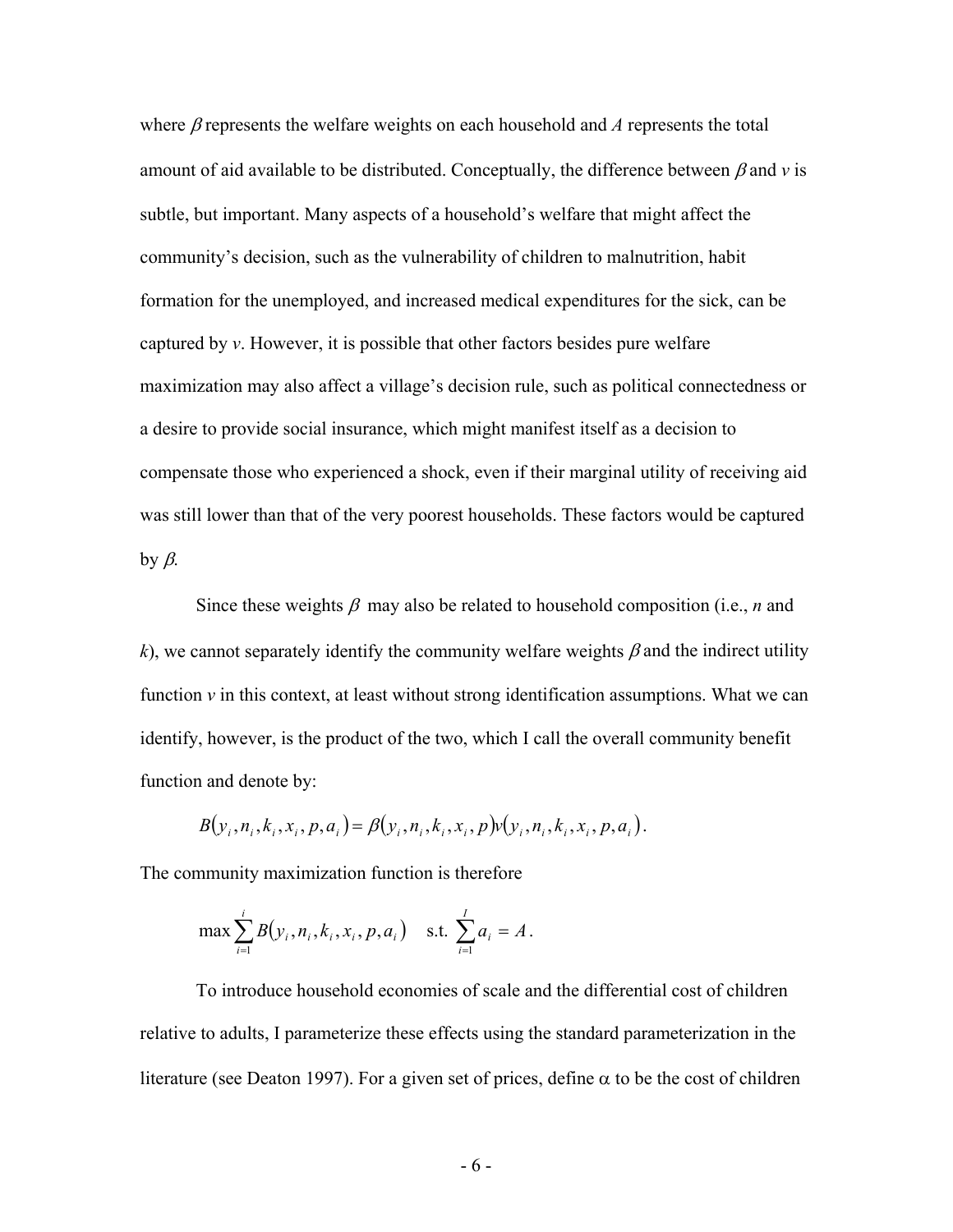relative to adults, so that each child costs as much as  $\alpha$  adults. In this section, for notational simplicity I assume that there is a single  $\alpha$  that applies to all children; in the empirical application, I also allow for different values of  $\alpha$  for different child age groups. Once again holding prices fixed, define the total number of effective household members to be  $(n-(1-\alpha)k)^{\theta}$ , where  $\theta$  captures household economies of scale.<sup>4</sup> As  $\theta$  increases from 0, economies of scale within the household decline; constant returns to scale in household size correspond to  $\theta = 1$ .

To incorporate this parameterization into the community benefit function *B*, I rewrite *B* so that it depends on household composition only through the effect of household composition on household expenditure per effective adult. Define expenditure per equivalent adult,  $\tilde{y}$ , to be:

$$
\widetilde{y} = \frac{y}{\left(n - (1 - \alpha)k\right)^{\theta}}
$$

and then re-write *B* so that it depends on *n* and *k* only through  $\tilde{y}$ , i.e.

$$
B(\widetilde{y},x,a).
$$

1

Given that prices are now assumed to be held constant, from this point on I suppress the price vector  $p$  in the indirect utility function.

 I make three assumptions about this function *B*. First, I assume that *B* is concave in income per equivalent adult  $\tilde{y}$ . Second, I assume that I assume that

$$
\frac{\partial^2 B}{\partial \tilde{y}\partial a_i} < 0\,,\tag{1}
$$

<sup>&</sup>lt;sup>4</sup> The parameters  $\theta$  and  $\alpha$  depend on the price vector, p, because different relative prices result in different relative child and adult costs. For example, if the relative price of child-specific goods rises compared to that of adult-goods, the value of  $\alpha$  will increase.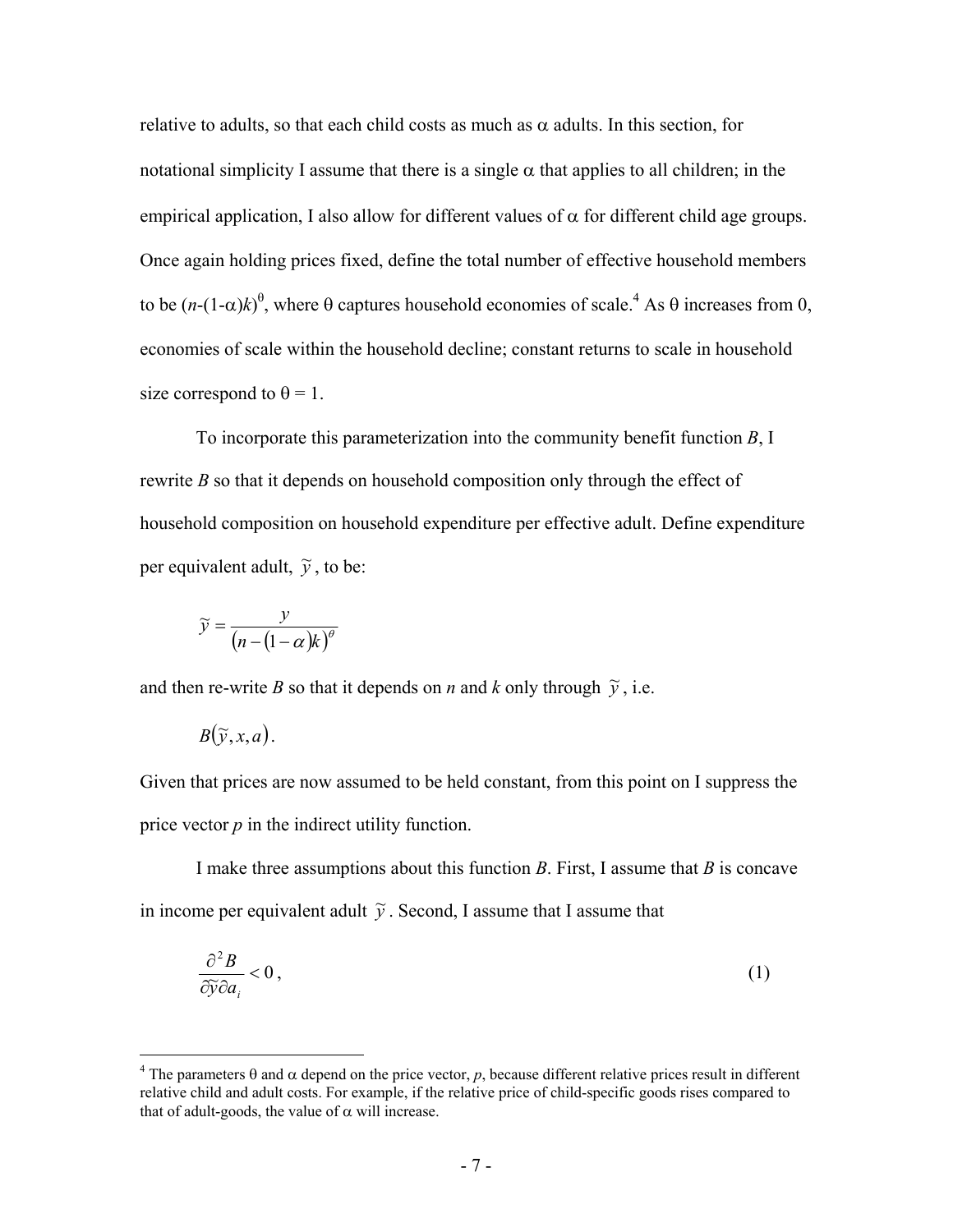so that conditional on all other household characteristics *x*, the marginal utility of aid is higher for those households with lower effective consumption; the marginal utility of aid is higher for the poor. Third, I assume that

$$
\frac{\partial^3 B}{\partial \tilde{y} \partial a \partial x} = 0. \tag{2}
$$

This assumption ensures that household characteristics *x* have only a level effect on the probability that a household receives aid—i.e., there is no interaction between other characteristics *x* and  $\widetilde{y}$ ∂a<sub>i</sub> *B* ∂⊽∂ ∂  $\overline{\widetilde{\kappa}}$ 2 . For example, if this condition holds, communities could still have a preference to deny aid to minorities; however, the condition implies that, within both the majority and the minority, the communities trade off between rich and poor in the same way.

Given the social welfare function and these three assumptions, it is clear that conditional on *x*, households with the lowest consumption per equivalent adult receive the aid. If this process were carried out exactly, there would be a threshold level of consumption per equivalent adult below which all households receive aid and above which no households receive aid.<sup>5</sup> The threshold level for each community may vary depending on how much aid the community has to distribute, denoted by *A*, the distribution of household utilities in the community, and how strong is the community's

preference for targeting aid among the very poor, captured by the magnitude of  $\widetilde{y}_i$ ∂a<sub>i</sub> *B*  $\partial\widetilde y_i\partial$ ∂  $\overline{\widetilde{\mathbf{r}}}$ 2 .

1

 $<sup>5</sup>$  Note that in some cases the threshold may be above the utility level of the wealthiest household, so that all</sup> households receive some of the aid. The identification will come from those communities where the threshold excludes at least one household. Also, note that when the aid is divisible, under the optimal distribution different households will receive different amounts of aid, with poorer households receiving more than wealthier households.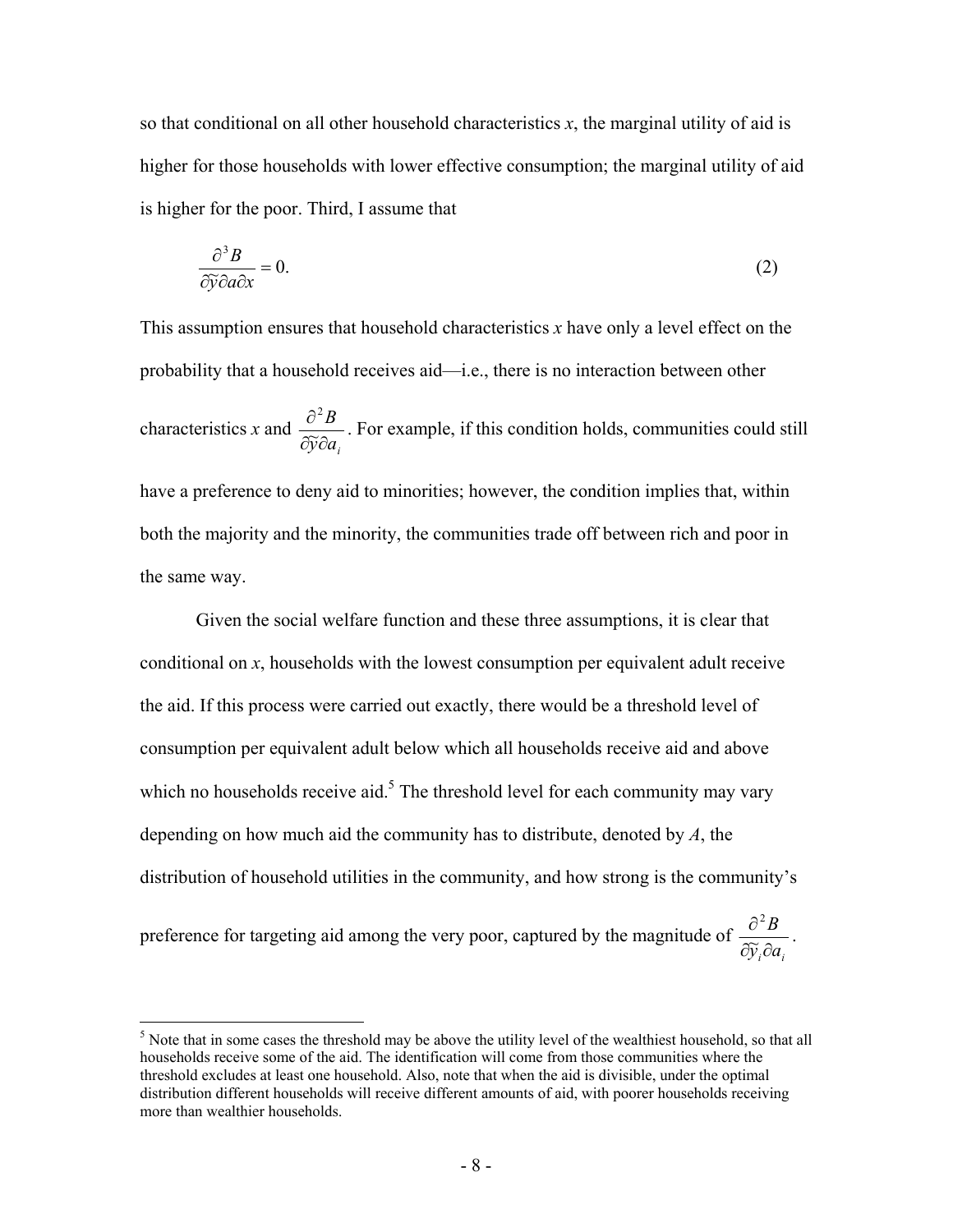If we introduce an error term into the model, then the probability that a household receives aid is equal to the probability that a household's consumption per effective adult, as evaluated by the community, is lower than some threshold level. Since the threshold may vary by community, this is equivalent to a binary choice model with community fixed effects, i.e. an equation of the form:

$$
Pr(\text{Receive aid}_{ij}) = F\left[\gamma_j + \gamma_2 B\left(\frac{\gamma_{ij}}{(n_{ij} - (1 - \alpha)k_{ij})^{\theta}}, x_{ij}\right)\right],
$$
 (3)

where  $\gamma_i$  is the community fixed effect that captures the different threshold in each community and where *F* represents the distribution function for the error term. I discuss how to use equation (3) to recover estimates of  $\alpha$  and  $\theta$  in the empirical application below.

The interpretation of the estimates of  $\alpha$  and  $\theta$  depends on the degree to which the community welfare weights  $\beta$  depend on household composition. Suppose, for example, that community leaders were asked to name the *N* poorest households on a survey. In such a case, it might be reasonable to assume that the list they produce would be based on their evaluation of the household indirect utilities *v*. The estimates of  $\alpha$  and  $\theta$  from such a list could then be interpreted as the equivalence scale implicit in the community's perception of household indirect utility *v*. On the other hand, in an actual aid program, such as the OPK program I discuss below, other factors besides pure welfare maximization may enter the decision rule through the welfare weights  $\beta$ . To the extent that these other factors are not controlled for and correlated with household composition (i.e., *n* and *k*), the estimates of  $\alpha$  and  $\theta$  will reflect the composite equivalence scale from the *B* function—i.e. the product of the welfare weights  $\beta$  and the household utilities *v*.

 $- 9 -$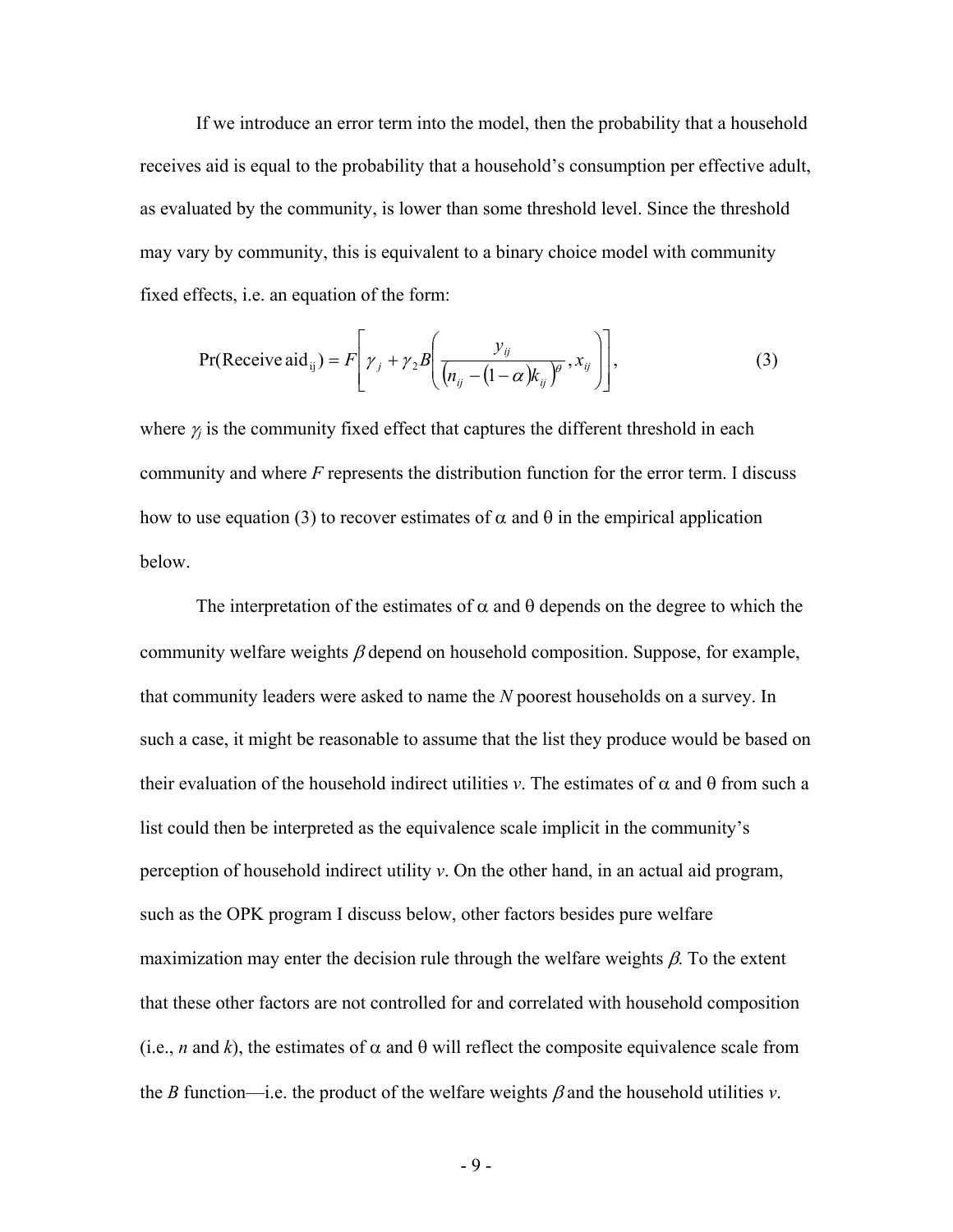#### *2.2. Empirical specification*

 $\overline{a}$ 

Empirical estimation of equation (3) requires specifying a functional form for *B* and the distribution of the error term *F*. For ease of comparison with other estimates of equivalence scales in the literature, I assume a log indirect utility function. The probability a household *i* in a given community *j* receives the aid is therefore:

$$
Pr(\text{Receive aid}_{ij}) = F[\gamma_j + \gamma_2 Log(y_{ij}) - \gamma_2 GLog(n_{ij} - (1 - \alpha)k_{ij}) + \gamma_3 x_{ij}]
$$
\n
$$
(4)
$$

Since this equation is non-linear, I estimate a linear approximation to it.<sup>6</sup>

$$
Pr(\text{Receive aid}_{ij}) = F\left[\gamma_j + \gamma_2 Log(y_{ij}) - \gamma_2 GLog(n_{ij}) + \gamma_2 \theta (1 - \alpha) \left(\frac{k_{ij}}{n_{ij}}\right) + \gamma_3 x_{ij}\right] \tag{5}
$$

This equation is similar to the Working-Lesser functional form for demand systems used by Deaton and Muellbauer (1986) and others. In some of the empirical work below, I extend this framework in order to separately estimate equivalence scales for different child age categories by separately including the percentage of household members in each child age category rather than just the percentage of children.

 In the empirical work, I assume that the error term takes the logistic form, which allows me to use the conditional fixed-effects logit model. Rewriting equation (5) incorporating this functional form requires some additional notation. Denote by  $r_{ij}$  a binary dependent variable equal to 1 if household *i* in village *j* received rice, and 0 otherwise. Denote by  $N_i$  the number of households in village *j* and by  $T_i$  the number of households in village *j* that received rice. Finally, denote *dij* to be a dummy variable equal

<sup>&</sup>lt;sup>6</sup> Note that this linear approximation is best when the number of children in the family is small relative to the size of the family. To check the empirical validity of the approximation in the Indonesian setting, in results not presented here I estimate the equation (4) directly by non-linear least-squares and compare the results to estimating equation (5) by ordinary least squares (i.e. a linear probability model). The estimates for θ and α obtained from the linear approximation are virtually identical to those obtained from the nonlinear estimation, suggesting that the approximation does not substantially affect the results. I use the linear approximation for comparability to the existing literature.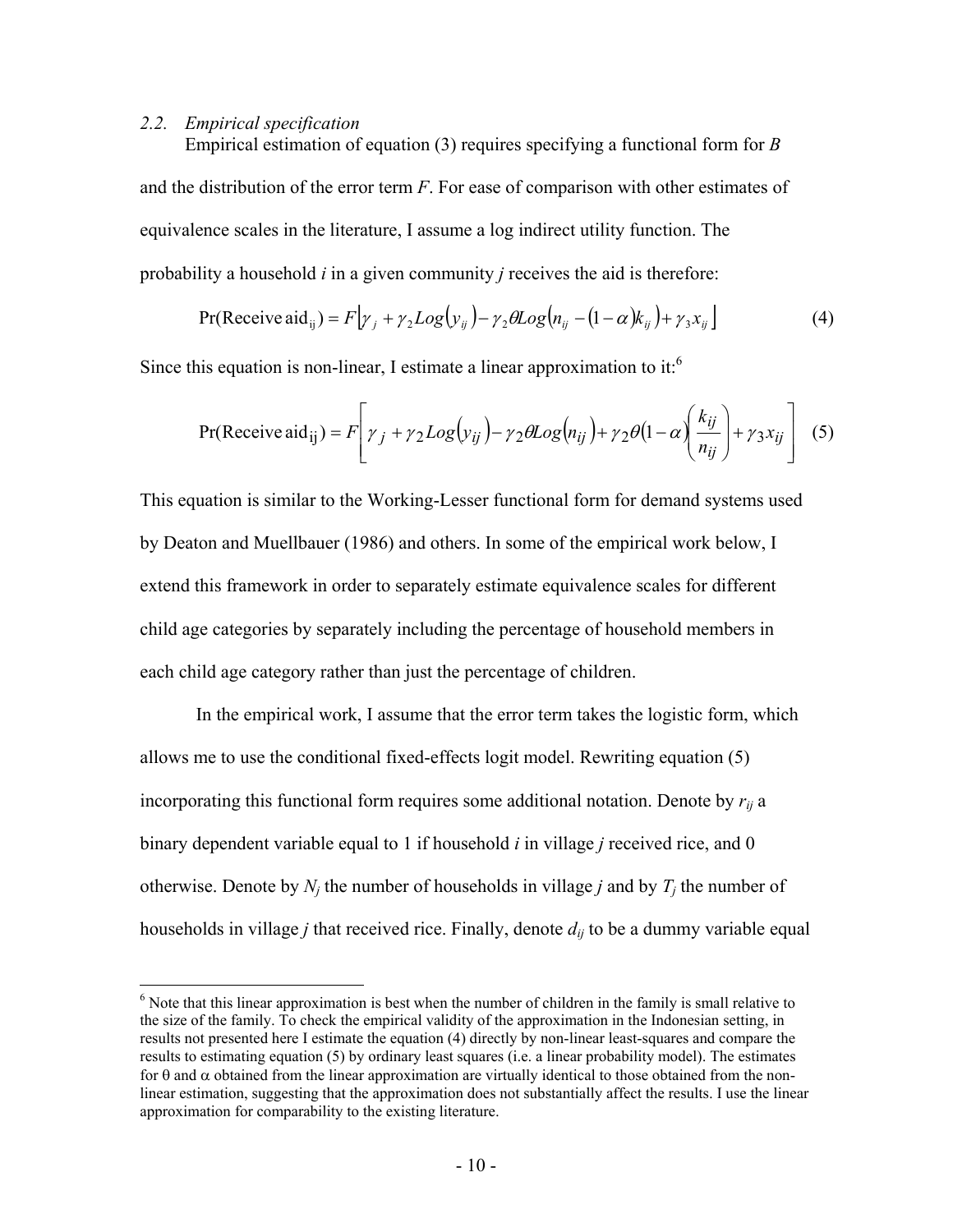to 1 or 0, and denote by  $S_j$  the set of all possible vectors  $d_j = \{d_{1j}, ..., d_{Nj}\}\$  such that

$$
\sum_{i=1}^{N_j} d_{ij} = T_j
$$
. Define  $\lambda_1 = \gamma_2$ ,  $\lambda_2 = -\gamma_2 \theta$ ,  $\lambda_3 = \gamma_2 \theta (1 - \alpha)$ , and  $\lambda_4 = \gamma_3$ . Substituting the logistic

CDF for *F* in equation (5) and conditioning out the fixed effects yields an empirical specification of the following form:

$$
Pr(r_{ij} = 1 | \sum_{i=1}^{N_j} y_{ij} = T_j) =
$$
  
\n
$$
exp\left[\sum_{i=1}^{N_j} y_{ij} \left(\lambda_1 Log(y_{ij}) + \lambda_2 Log(n_{ij}) + \lambda_3 \left(\frac{k_{ij}}{n_{ij}}\right) + \lambda_4 x_{ij}\right)\right]
$$
  
\n
$$
\sum_{\mathbf{d_j} \in S_j} exp\left[\sum_{i=1}^{N_j} d_{ij} \left(\lambda_1 Log(y_{ij}) + \lambda_2 Log(n_{ij}) + \lambda_3 \left(\frac{k_{ij}}{n_{ij}}\right) + \lambda_4 x_{ij}\right)\right]
$$
  
\n(6)

I estimate equation (6) using maximum likelihood. I use the estimated coefficients *λ1*, *λ2*, and *λ3* to recover estimates of θ and α. To compute the revealed community equivalence scale, defined as the ratio of the income of household with a given composition to that of a reference household, I set the welfare levels for the reference and comparison household equal, and solve. Define a reference household with income  $y^R$ , size  $n^R$ , and number of children  $k^R$ , and a comparison household with income  $y^C$ , size  $n^C$ , and number of children  $k^C$ . Setting equation (5) for the reference and comparison households equal yields

$$
\lambda_1 Log\left(\frac{y_{ij}^C}{y_{ij}^R}\right) = \lambda_3 \left(\frac{k_{ij}^R}{n_{ij}^R} - \frac{k_{ij}^C}{n_{ij}^C}\right) - \lambda_2 Log\left(\frac{n_{ij}^C}{n_{ij}^R}\right),\tag{7}
$$

Dividing the right hand side by  $\lambda_l$  and taking exponents yields the equivalence scale. Note that in this model, the equivalence scale is independent of the income of the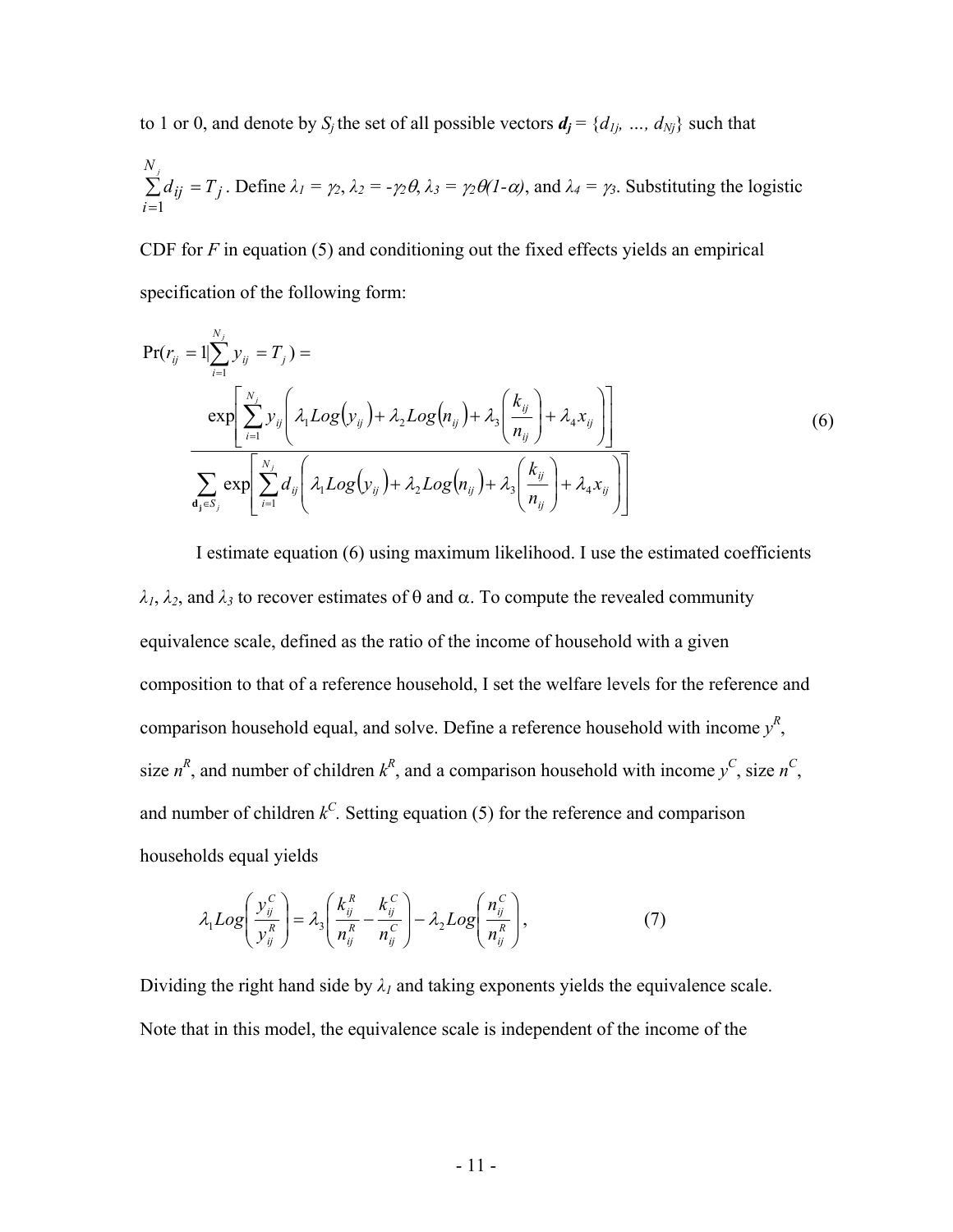reference household. One can use a similar technique to recover the money equivalents of other household characteristics *x*.

#### **3. Empirical application: OPK rice in Indonesia**

 $\overline{a}$ 

I apply the method discussed in Section 2 to a large-scale community targeted poverty relief program in Indonesia known as *OPK*, or Special Market Operation. OPK was set up as a transfer program to poor families in the aftermath of the 1997-1998 Asian economic crisis, where the transfer came in the form of subsidized rice.<sup>7</sup> While there were official eligibility criteria that determined which households would be eligible for the subsidized rice, these criteria were based on a pre-existing survey designed for other purposes and were acknowledged by government officials to be unsatisfactory measures of poverty (Rahayu et. al, 1998). As a result, though these criteria were used by the central government to allocate rice to each village, village heads were free to make their own allocations of the rice rather than use the criteria set by the government (Pritchett et al.,  $2002$ ).<sup>8</sup> In practice, villages appear to have exercised this discretion. More details about the OPK program can be found in Appendix  $A<sup>9</sup>$ .

To estimate the equivalence scales implied by community allocations of OPK rice, I estimate equation (6) using data from the 1999 SUSENAS, the Indonesian national

 $<sup>7</sup>$  According to conversations with those involved in designing the OPK program, the government chose to</sup> provide income support in the form of subsidized rice rather than through a direct cash transfer for several reasons. First, providing the income support in the form of rice was expected to reduce leakage due to corruption, as it is more difficult to abscond with several tons of rice than with money, though this was not completely successful—see Olken (2003) for more details. Second, rice was chosen because it was believed that it would end up in the hands of the women of the households, where it would be more likely to affect family welfare. However, local rice markets in Indonesia are liquid enough that households that wanted the cash value of the subsidy could sell their rice on the private market, although some fraction of the value of the subsidy might be lost due to transaction costs (Olken et. al 2001).

To control for the possibility that, despite the *de facto* local autonomy, official eligibility rules may have influenced rice allocations, I include an estimate of household eligibility as a control variable. Doing so does qualitatively affect the results.

<sup>9</sup> Note that I use the term "village" to include both a rural *desa* (village administrative unit) and as well as an urban *kelurahan* (the equivalent administrative structure in most urban areas). Since the OPK program included both urban and rural areas, I include both in this analysis.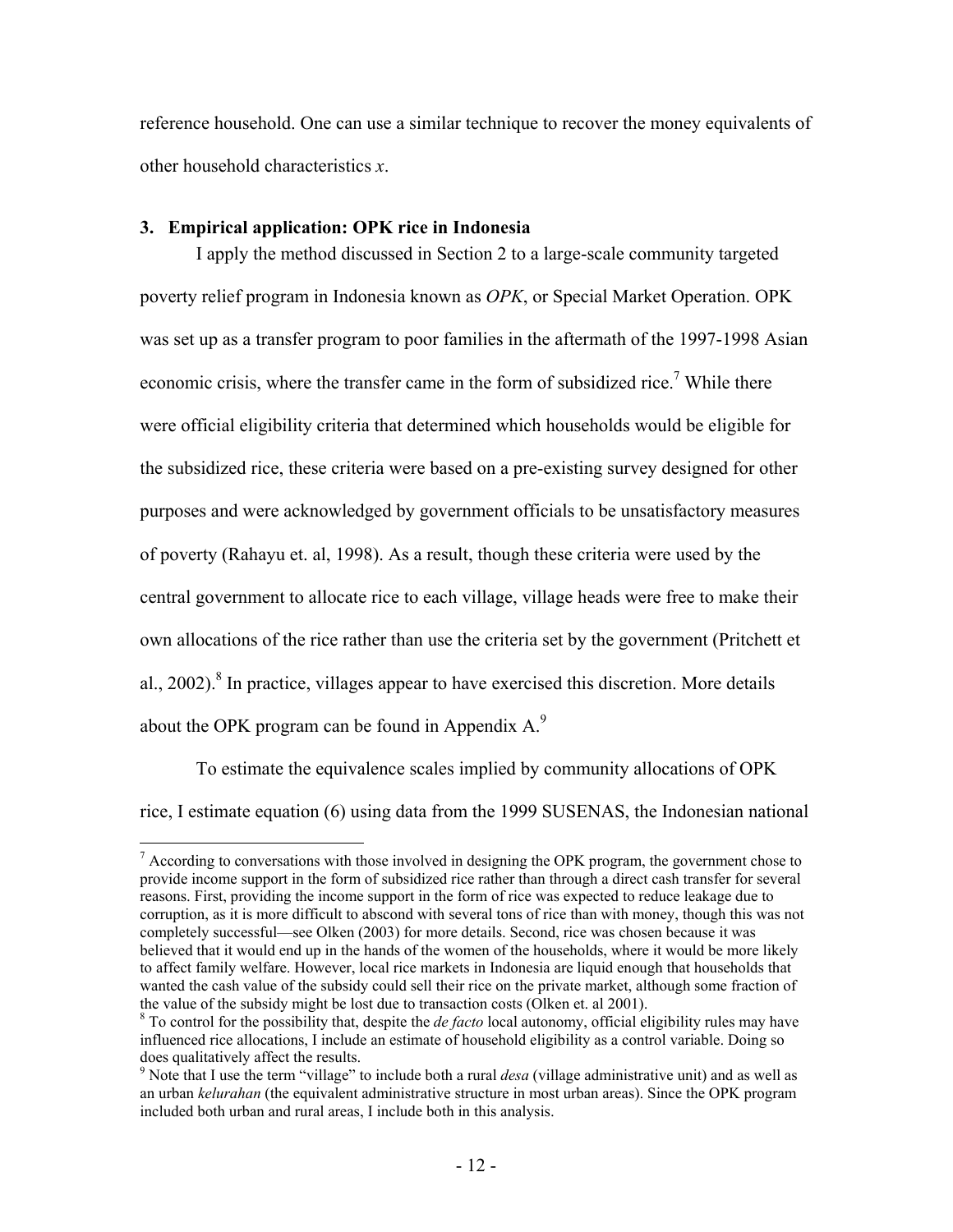social welfare survey. (More details about the SUSENAS, including summary statistics, can be found in Appendix B.) The dependent variable is a binary variable of whether a household received OPK rice at any time during the six months prior to the survey. Table 1 presents the main results where equation  $(6)$  is estimated using maximum likelihood.<sup>10</sup> As shown in Table 1, the model includes village-level fixed effects and a number of household characteristics that might affect *v* as controls. In column (1), I present the results estimating a single value of  $\alpha$ , the cost of children relative to adults. Based on these results, I estimate the economies of scale parameter,  $\theta$ , to be 0.85 and the children parameter,  $\alpha$ , to be 0.93. Both of these estimates are significantly different from both 0 and 1 at the 1% level.

The results in column (2), which disaggregate child costs  $\alpha$  by age bracket, are consistent with these results. Using the same specification, I estimate that  $\alpha$  ranges from 0.86 for the 0-4 age group to 0.95 for the 5-9 age group and 0.94 for the 10-14 age group. The estimate for the 0-4 age group is significantly different both from 1 and from the estimates for older age groups, while the estimates for older children are not significantly different from either each other or from 1. The estimate of  $\theta$  remains unchanged at 0.85. This confirms the intuition that younger children might receive less aid than older children and that older children might be more similar to adults.

The omitted category in column (2) is the elderly, i.e. adults age 55 and over. As the estimate of  $\alpha_{15-54}$  shows, though the point estimate is that the elderly receive more aid than working-age adults, these results are not statistically significant.

 $\overline{a}$ 

 $10$  In results not presented here, I find that when equation (5) is estimated using a linear probability model with fixed effects rather than the conditional fixed-effects logit model of equation (6), the results are qualitatively similar.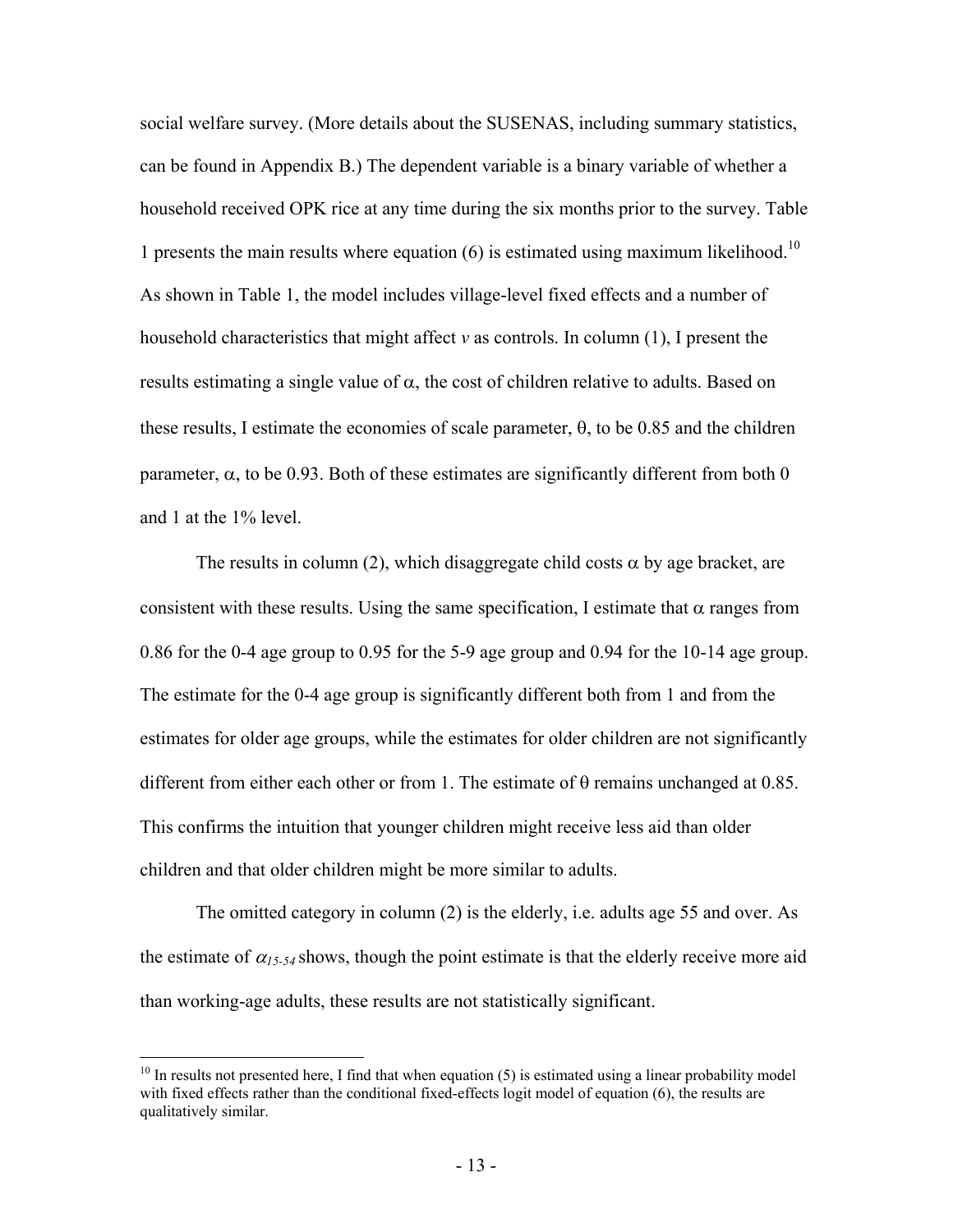To facilitate interpretation of these estimates, they can be transformed into an equivalence scale, i.e., the ratio of expenditure between a given household and a reference household of two adults such that the two households had the same probability of receiving aid. In Table 2a and Table 2b, I present these estimates, based on the empirical results from Table 1. I find that to maintain the same probability of receiving the OPK rice after adding a child to a household of two adults requires an increase in expenditures of 38%. This implies that communities distribute aid as if adding an additional child requires an increase in household expenditure equal to 76% of that spent on each of the first two adults to maintain constant welfare. Similarly, Indonesian communities allocated aid as if adding a third adult to the reference household of two adults requires an increase in expenditures of 42%, implying that communities distribute aid as if adding an additional adult requires an increase in household expenditure equal to 84% of that spent on each of the first two adults.

As discussed in more detail in Section 4 below, these estimates are somewhat higher than the consensus estimates of demand-based equivalence scales, which is that adding a child to a household in a developing country requires between 40-50 percent of the amount spent on each of the first two adults to maintain constant adult welfare (Deaton 1997). Since setting  $\theta$  and  $\alpha$  equal to 1 is equivalent to comparing households using per-capita expenditure, and since these estimates are closer to 1 than traditional estimates, these estimates suggest that the actual allocation rule used by Indonesian communities in allocating aid is about halfway between per-capita expenditure and typical estimates of demand-based equivalence scales.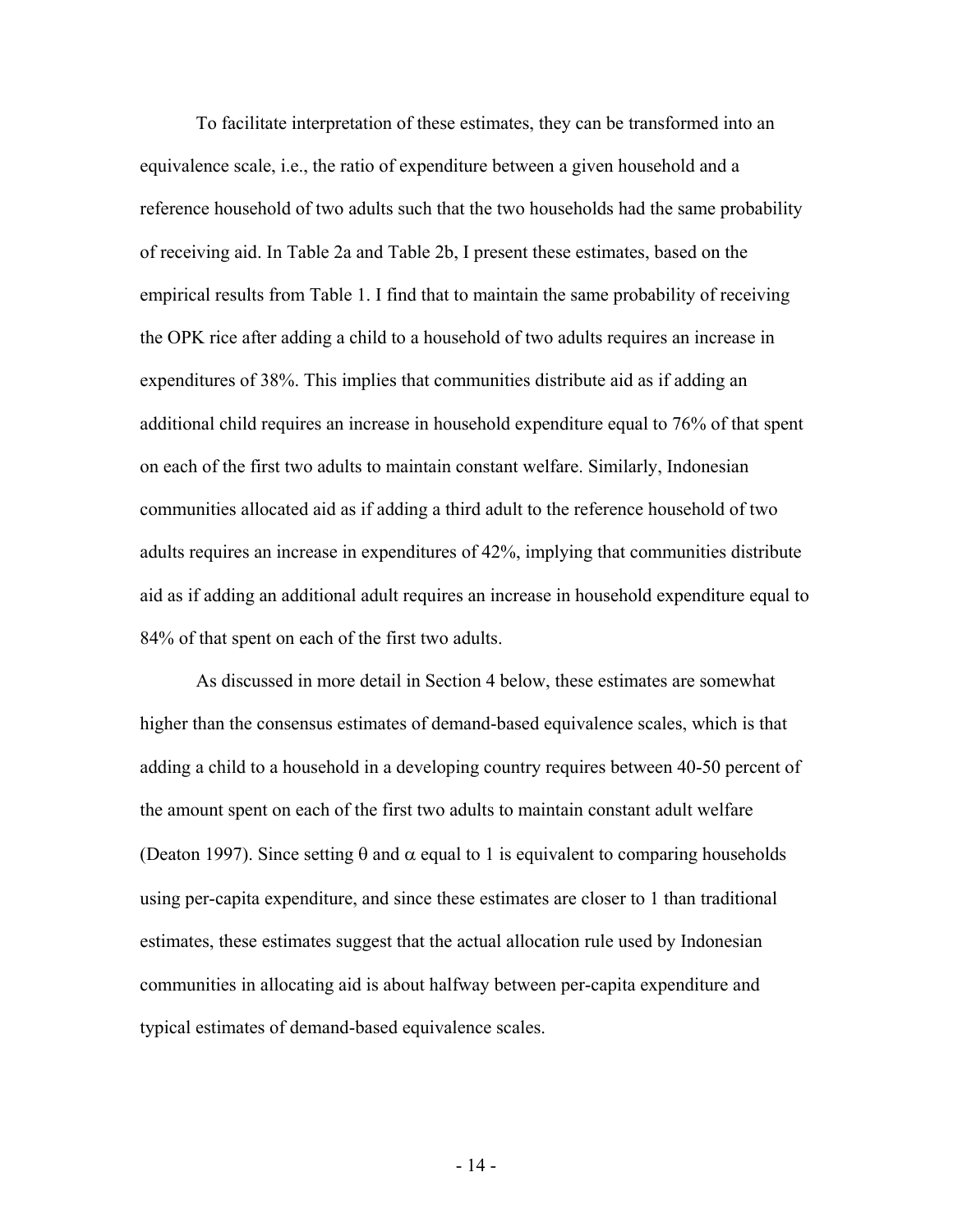As discussed by Sen (1999), Narayan et. al (2000) and many others, poverty is multi-dimensional, and other household characteristics besides household size and the number of children may be relevant to capture poverty differences among different types of households. One advantage of the approach discussed in this paper is that it allows us to translate the differential preference communities give households with certain characteristics into a money metric. For example, we can compute how much more income a widow could have and still have the same probability of receiving aid as a nonwidow $11$ 

In Table 3, I present estimates of the equivalence scales implied by the estimates in Table 1 for various other household characteristics that may be associated with poverty, where once again the reference household is a household with two adults and none of these attributes. The results suggest that communities strongly favor both widows and the illiterate in allocating aid. For example, a household headed by a widow could have 51% more monthly expenditure than a household headed by a non-widow and still have an equal chance of receiving the rice. A household whose head was illiterate would require 19% greater expenditure in order to have an equivalent chance of receiving the rice as a household whose head could read. These results suggest that communities perceive several household characteristics as having large effects on welfare, even beyond their impact on consumption. $^{12}$ 

 $\overline{a}$ 

 $11$  Traditional methods can also be used to calculate the consumption costs of other household characteristics, such as disability (Jones and O'Donnell 1995). However, Sen and others note that consumption-based measures may not fully capture the true extent of poverty, as there may be a welfare loss in addition to the consumption loss. Such approaches may therefore understate the welfare loss associated with other aspects of poverty compared to the community-assessed approach, which allows communities to incorporate these effects.

<sup>&</sup>lt;sup>12</sup> Another interpretation for these findings is that communities have poor measures of consumption, and instead used these more easily observable attributes as proxies.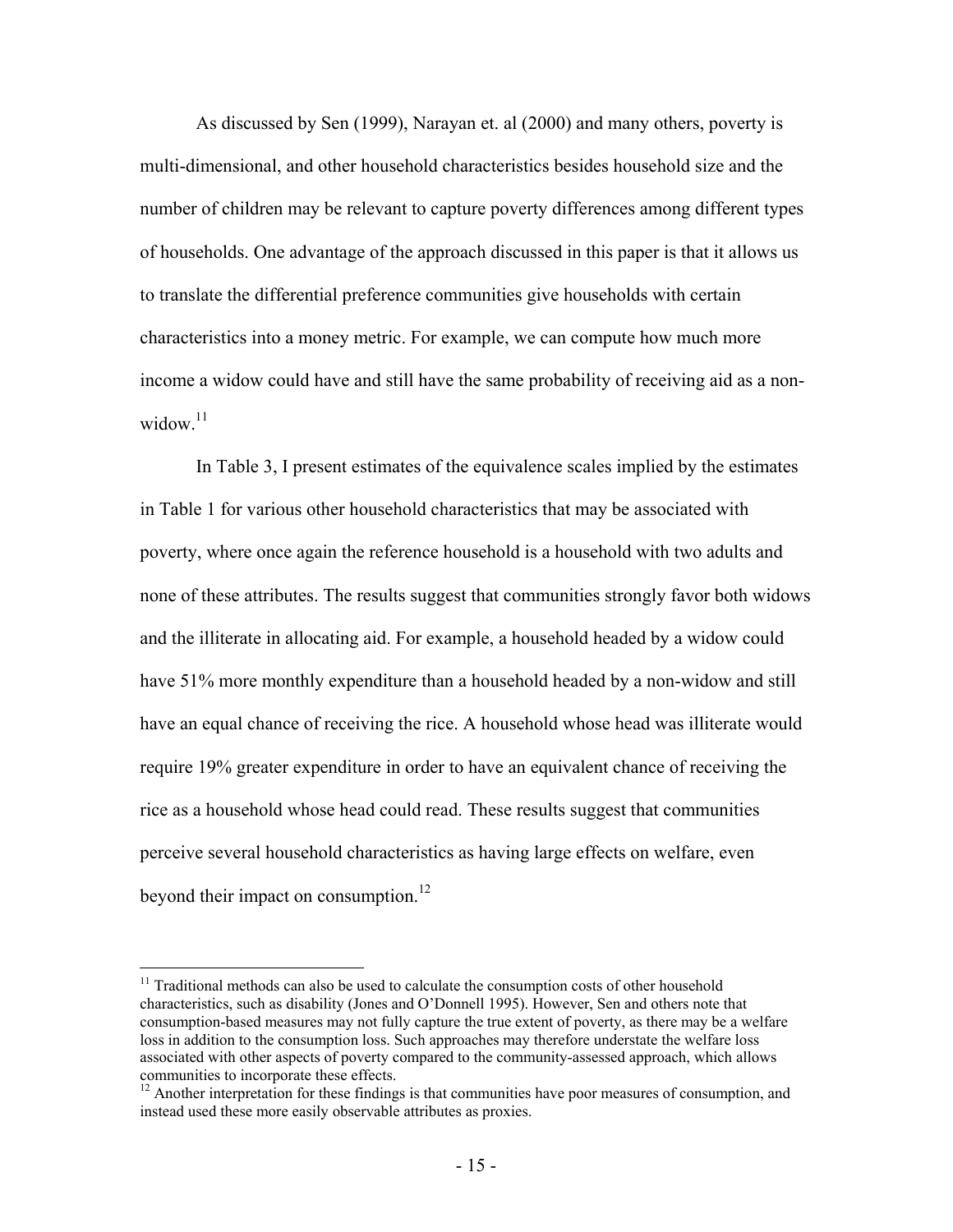There is also evidence that villages compensated households for temporary shocks. For example, a household whose head was sick for all 30 days of the month prior to the survey would need to have 51% greater expenditure in order to be have an equivalent chance of receiving the rice as a household whose head was healthy. Along the same lines, a household head who was recently laid off from work could have had up to 20% greater expenditure than a household whose head was not laid off and still have the same probability of receiving rice.<sup>13</sup>

 The revealed equivalence scales reported in Table 2a and Table 2b represent an average of community equivalence scales from villages across Indonesia. However, as discussed above, the weights that different communities place on different types of households may vary with the type of community. For example, if food is a larger share of expenditures in poor communities than in wealthier communities, there would be fewer economies of scale—i.e., a higher level of θ—in poor communities than in rich communities. To investigate this possibility, I interact a number of village characteristics, such an index of economic development, whether a village is urban or rural, the amount of rice available for distribution, characteristics of the village head, and measures of social capital with the variables used to estimate  $\theta$  and  $\alpha$  (i.e., log household expenditure, log household size, and percent children.) From these interactions, one can use equation (5) back out how  $\theta$  and  $\alpha$  vary with these village characteristics. I normalize all village characteristics to have a mean of zero and a standard deviation of one, so the reported

1

<sup>&</sup>lt;sup>13</sup> In results not presented here, I find that the number of household members who report being "paralyzed"—the only measure of disability in the SUSENAS—appears to have no significant relationship to the probability of receiving rice.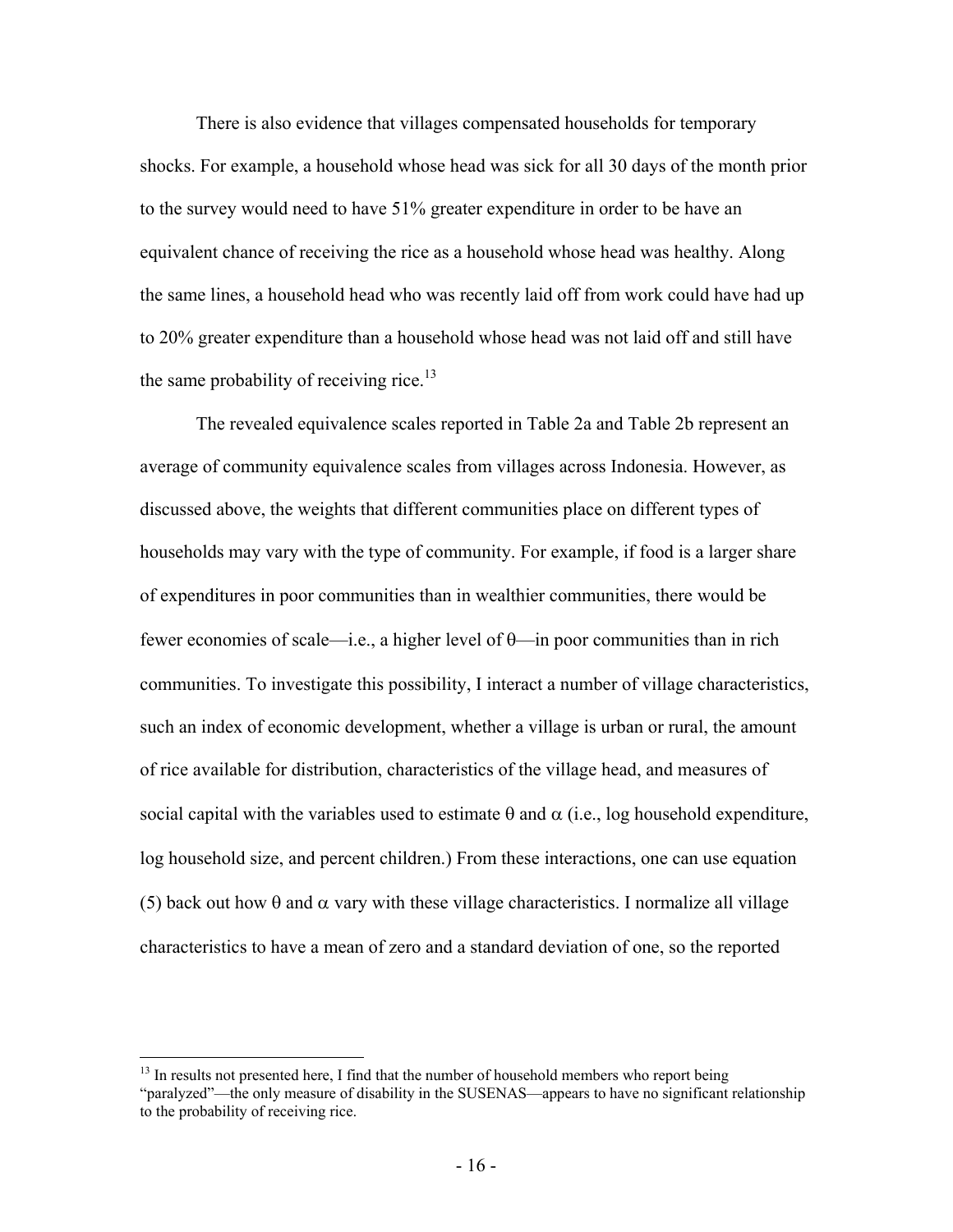coefficients represent the marginal effect on  $\theta$  or  $\alpha$  of a one standard deviation change in the village characteristic.

 The results from this exercise are presented in Table 4. Several interesting findings emerge. First, villages distribute rice as if there are lower economies of scale i.e., higher θ—in poorer communities than in wealthier communities. A one-standard deviation increase in the village's economic index, equivalent to approximately a 20% increase in mean household expenditure in the village, is associated with a reduction in  $\theta$ of 0.041, or approximately 5%. This suggests that the allocation rule in poorer areas may be even better approximated by per-capita expenditure than that indicated by the mean for Indonesia. Along the same lines, urban areas appear to distribute rice as if there were substantially more economies of scale than in rural areas, though urban areas also place substantially more weight on children. In particular, the results imply that, holding constant other characteristics of the village, rural areas distributed the rice as if  $\theta = 0.89$ and  $\alpha$  = 0.88, whereas urban areas distributed rice as if  $\theta$  = 0.77 and  $\alpha$  = 1.06, though the latter coefficient on  $\alpha$  is not statistically significantly different from 1. Furthermore, once I control for the village economic index, the amount of rice available for distribution in the district does not seem to affect the estimated economies of scale.<sup>14</sup> This suggests that the same allocation rule seems to be used at different income levels within a given village.

There is also some evidence that other, more political factors may have influenced how villages distributed the rice. As can be seen in Table 4, villages with more social

 $\overline{a}$ 

<sup>&</sup>lt;sup>14</sup> The reason that the coefficient on rice interacted with  $\theta$  is significant when I do not control for the overall level of village development is that OPK rice tended to be distributed in poorer areas, so not controlling for economic level could result in omitted variable bias.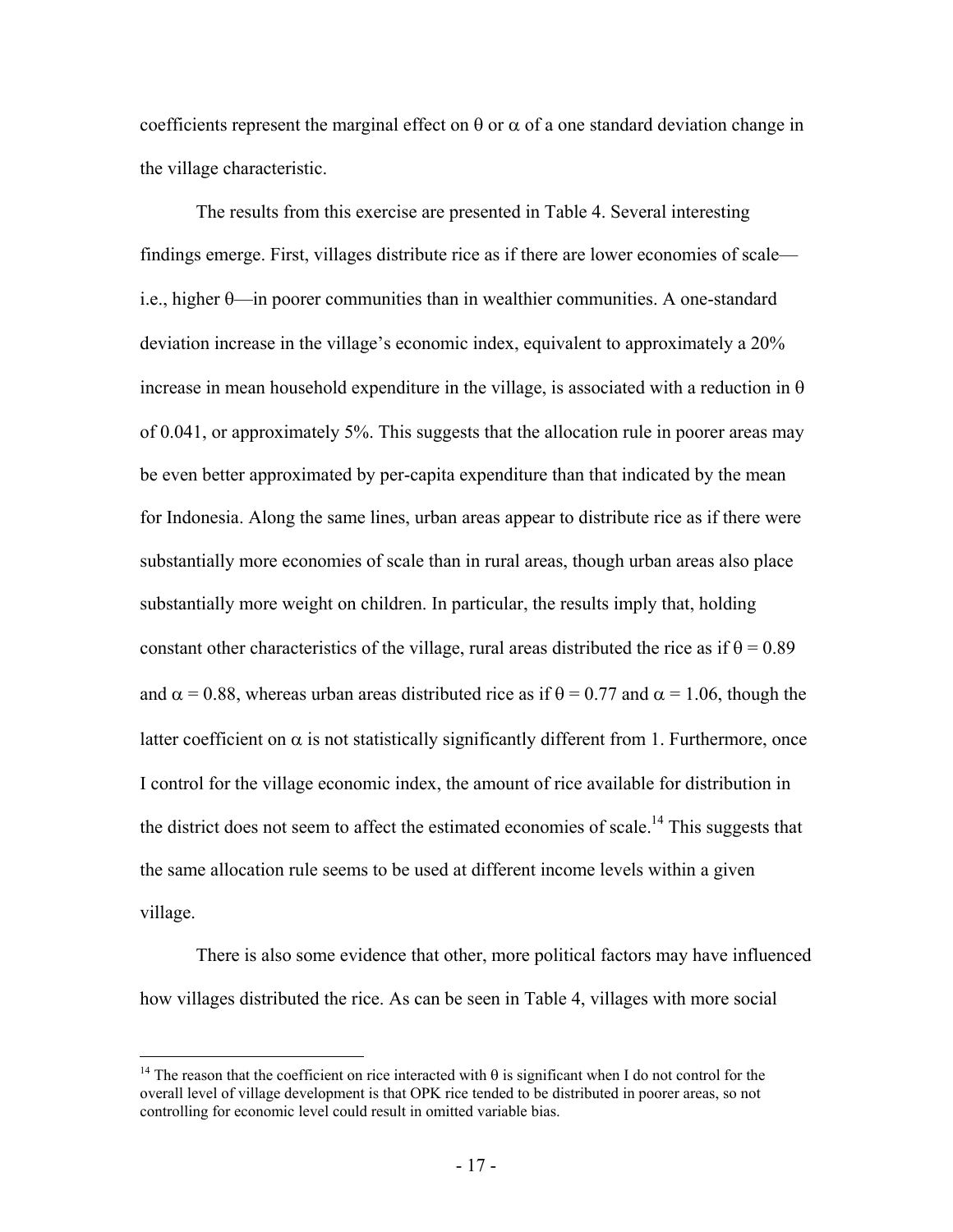groups appear to have distributed the rice as if  $\theta$  was higher, and villages where the village head has been in office longer appear to distribute the rice as if θ was lower. Furthermore, the results from Table 1 imply that there was a substantial bias against religious minorities. I classify a household as a religious minority if they live in a village that contains religious institutions (i.e., mosques, churches, or temples), but does not contain a religious institution of their religion. Based on this definition, a minority would have to have 40% lower expenditure than an equivalent non-minority household to have the same probability of receiving rice. Excluding these political variables from the analysis, however, does not change the main estimates. However, they do suggest that understanding how local political factors influence the distribution of aid in decentralized redistribution programs may be an important area for future work.

#### **4. Comparison to traditional based equivalence scales**

In order to gauge the differences between the equivalence scales implicit in communities allocations and traditional estimates of equivalence scales, I estimate equivalence scales using traditional methods with the same data and functional form. First, I estimate the Engel equivalence scale, where a household's welfare is presumed to be measured by the share of its expenditures devoted to food. As noted by Nicholson (1976), however, estimates based on Engel's method tend to overstate the cost of children. The reason is that, particularly in developing countries, food constitutes a much higher percentage of consumption for children than for adults. As a result, a household with the same utility level as a reference household but with an additional child would have a higher food share. Compensating such a household to the point where their food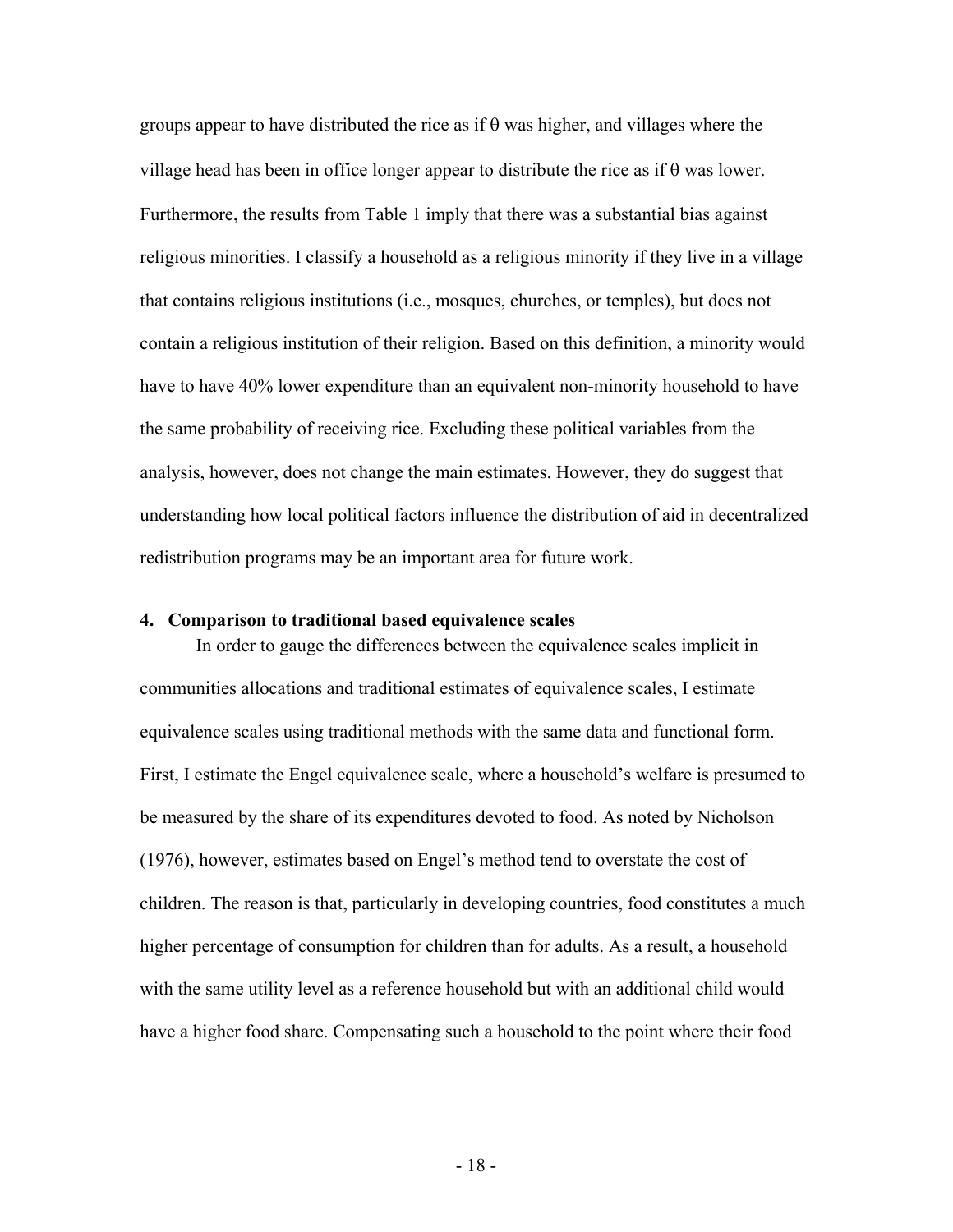share was equal to that of the reference household overcompensates such a household, and estimating equivalence scales on this basis overstates the cost of children.

 Second, I estimate the Rothbarth equivalence scale. Rothbarth (1943) assumes that the welfare of the adults in the household can be found by the level (not the share) of their expenditure on adult goods. The definition of adult goods has varied in the literature—I present results from both a very broad definition, all non-food expenditure, and a very narrow definition, household expenditure on tobacco products.<sup>15</sup> However, as pointed out by Barten (1964), it is possible that children create substitution effects towards adult goods, so that the Rothbarth method may undercompensate households with children. For example, if all goods consumed by both adults and children must be shared with all adults and children, the effective cost of a unit of such a good for an adult increases, which may lead adults to substitute towards adult goods. This may lead to underestimation of child costs.

To address the potential biases in the Rothbarth method, the response of the literature has been to estimate a more complex demand system that includes Barten-style substitution effects. Based on such calculations, Deaton (1997), for example, suggests that one should use a rule of thumb estimate that a child aged 0-4 adds 20% to the total expenditure of a household with two adults and that an additional child aged 5-14 adds 25% to total expenditure. This rule of thumb implies that each child costs 40% and 50%, respectively, of the cost of each of the first two adults. This rule of thumb is consistent with other estimates that use more complex demand systems to try to capture substitution effects (see, for example, Deaton and Muellbauer 1986).

1

<sup>&</sup>lt;sup>15</sup> A more traditional choice in the literature would be household expenditure on both alcohol and tobacco. However, as Indonesia is a Muslim country, the vast majority of households have zero reported alcohol consumption, whereas smoking is much more widespread.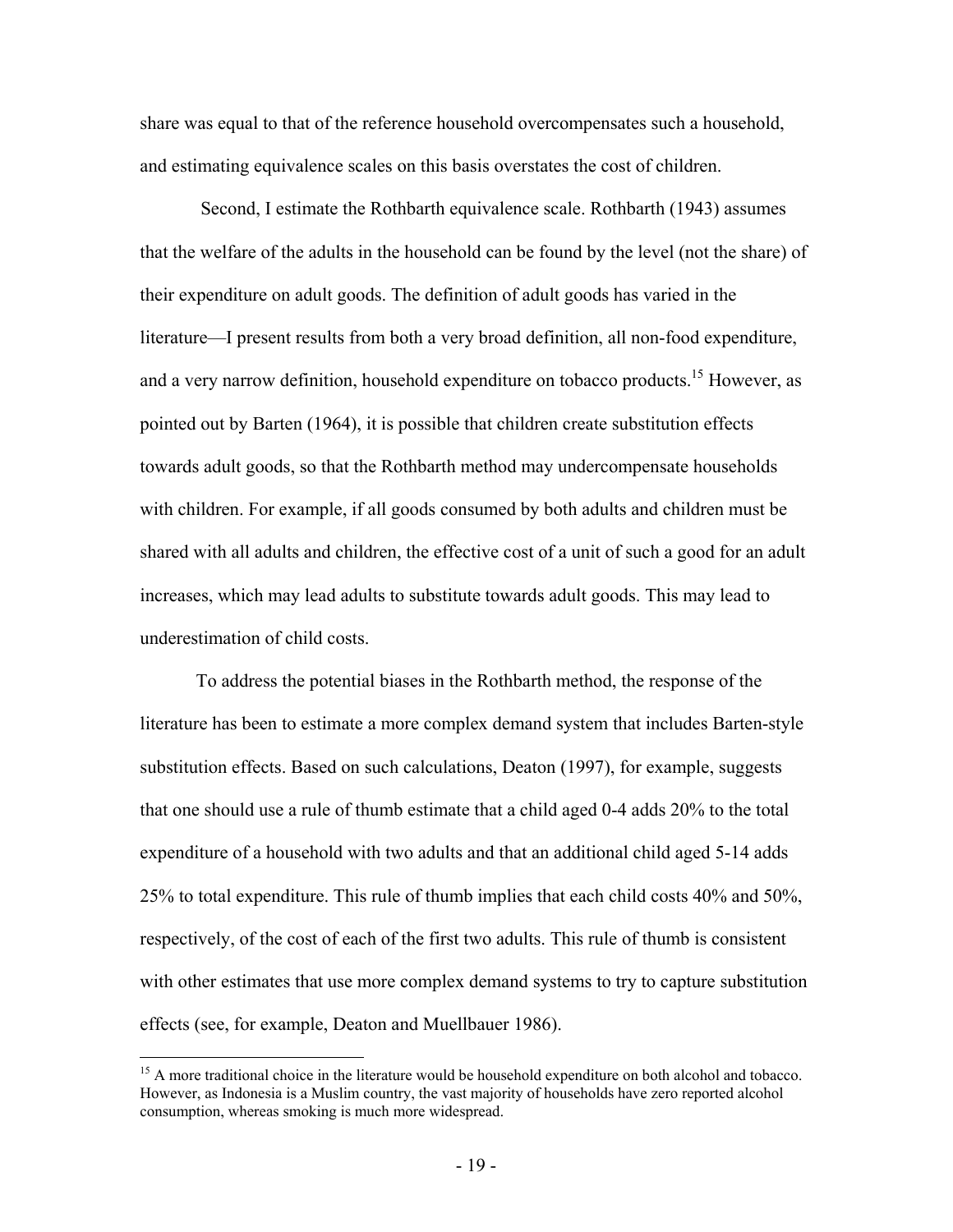In order to facilitate comparisons between these demand-based methods of estimating equivalence scales and the community-based method used in this paper, I estimate both Engel and Rothbarth equivalence scales using the same specifications on the same data. Specifically, I re-estimate equation (5) using OLS, replacing the left-hand side of the equation with the household's food share, log non-food expenditure, and tobacco expenditure. For comparability to the existing literature, I do not include village fixed-effects or household level controls, though doing so does not qualitatively change the results.<sup>16</sup> I then repeat the same process to generate child equivalence scales using equation (7). It is important to note that the Rothbarth method cannot separately identify economies of scale ( $\theta$ ) and the lower cost of children relative to adults ( $\alpha$ ), so I make all comparisons between methods on the basis of the total additional cost of a child. (Deaton 1997) The empirical results are presented in Table 5a, and the resulting equivalence scales, which are comparable to results using similar Indonesian data presented in Deaton and Muellbauer (1986), are presented in Table 5b. $^{17}$ 

Comparing the results, I find that community-based assessments lie slightly below the Engel-based estimates and substantially above the Rothbarth-based estimates. Even when Deaton and Muellbauer correct for substitution effects in the Rothbarth method using the Barten (1964) correction, they still estimate the cost of a third child at only 30- 40 percent of the cost of each of the first two adults. My estimates, by contrast, suggest that even this correction, and the "rule of thumb" of 40-50 percent, are substantially

1

<sup>&</sup>lt;sup>16</sup> The only substantial difference when I include village fixed-effects is that the estimate of the Engel equivalence scale is somewhat lower, though still above the community-based estimates.

<sup>17</sup> Since the detailed consumption data required to estimate the Rothbarth equivalence scale and to accurately estimate the Engel equivalence scale is only available for a randomly selected one third of the sample, in column (1) of Table 5a and Table 5b I present for comparability the community-based equivalence scale re-estimated using this subsample of households. These results are qualitatively similar to the results in Table 1. As discussed in Appendix B, any difference between the two samples may be due to the methodology used to collect expenditure data.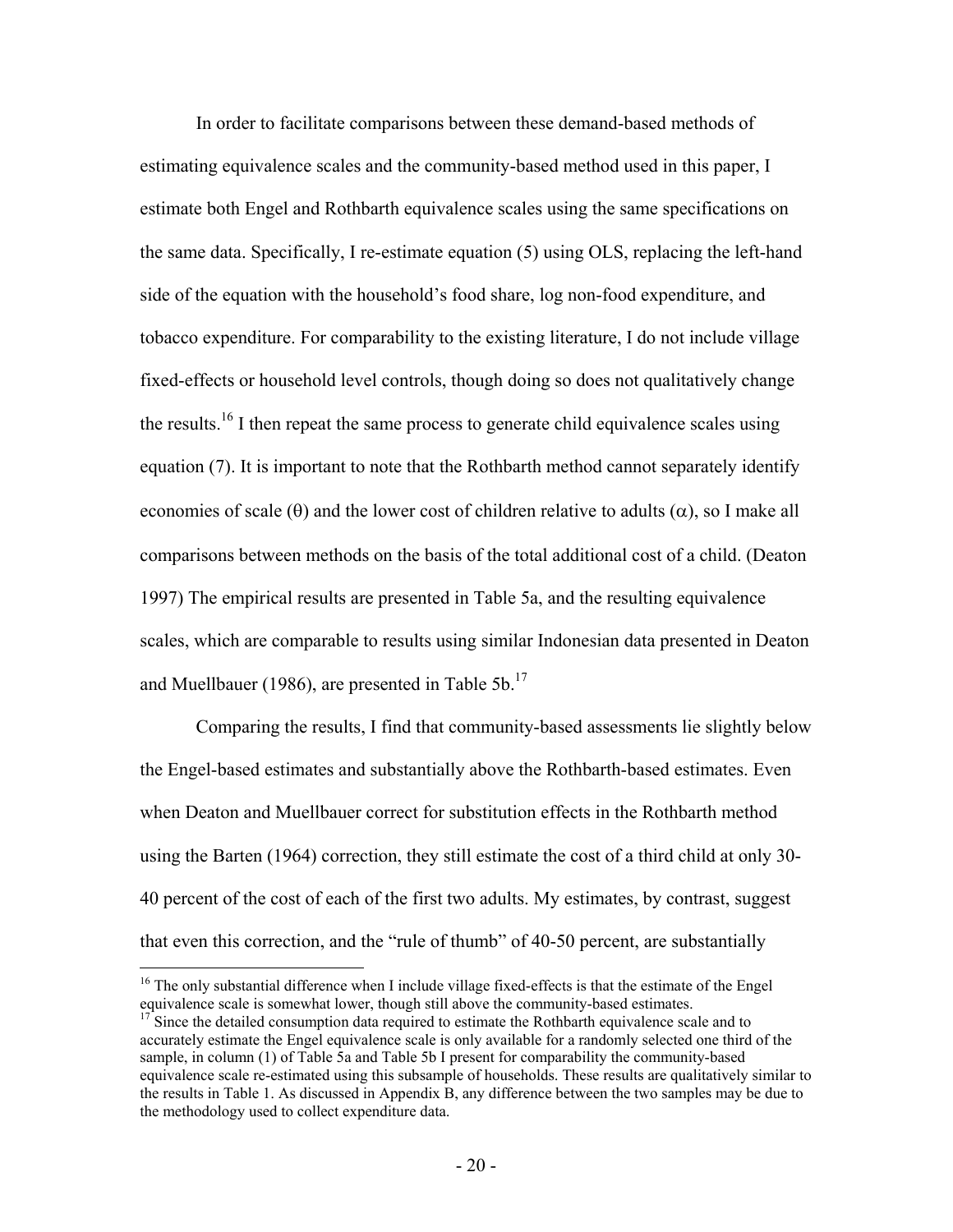lower than the values communities actually use in allocating aid, which are closer to 75 percent.

There are several potential reasons why the estimates based on community allocations of aid may be different from traditional measures. One reason may be that community assessments of household welfare are different than the measure of welfare implied by food share or the share of consumption spent on adult goods. However, this is by no means the only possibility. As discussed in Section (2.1), the estimates here include not just the effect of *n* and *k* on the indirect utility function *v*, but also the effect on the welfare weights  $\beta$ . For example, a society might have preferences for aiding the sick or widows, for insurance reasons rather than for pure welfare-maximization reasons.

Another possible alternative explanation for the relatively high child-equivalents estimated using this method may that while the OPK program was intended as a transfer program, that transfer came in the form of subsidized rice. Since village rice markets are relatively liquid, this should be equivalent to distributing a cash transfer. Nevertheless, it is possible that villages targeted the rice to those households that were particularly in need of food rather than overall in need of income. As with the estimation of equivalence scales from Engel curves, since children consume a greater percentage of their total consumption as food, if villages targeted OPK rice to those in need of food this would increase the implied estimate of child costs. Comparing these community-based estimates of child costs to those from a cash transfer program, such as the Albanian *NE* program discussed in Alderman (2002), would be an interesting area for further research.

 $-21$  -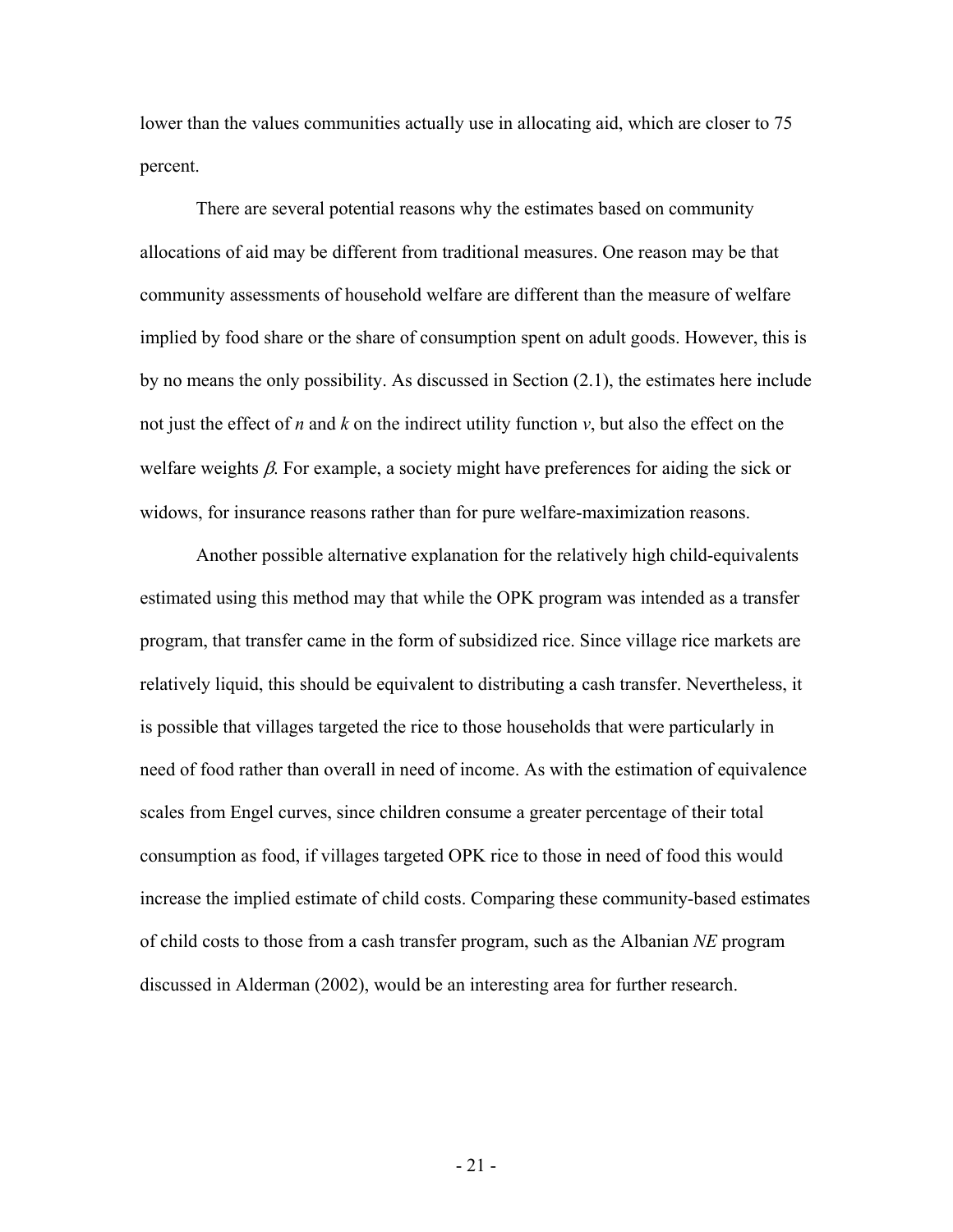#### **5. Conclusion**

This paper has proposed a way to estimate the equivalence scales revealed by a community's allocation of aid, and has applied this approach to data from one such community-allocated welfare program, the OPK rice program in Indonesia.

Using this approach, I find that Indonesian communities allocated aid as if adding a child to a household of two adults required additional expenditure equal to 75 percent that spend on each of the adults to maintain similar probabilities of receiving aid. I also find that that adding an extra adult to a household of two adults requires additional expenditure equal to approximately 84 percent of the amount spend on each of the first two adults to maintain the same probability of receiving aid. I also found that, in allocating aid, Indonesian communities placed a substantial premium on windows, illiterates, and those who recently suffered a negative shock.

I then show that the estimated equivalence scales actually used by Indonesian communities are substantially closer to per-capita expenditure than conventional estimates of equivalence scales, even when estimated using the same data. This suggests that using traditional equivalence scale estimates understates the poverty of large households and households with many children, relative to the views the communities in which they live actually use when allocating aid among households.

Similar estimates could be obtained for the many settings in which communities are given discretion over allocating benefits. Programs of this type can be traced back to at least seventeenth and eighteenth century England (Conning and Kevane 2002), and are common throughout the world today. In particular, with the current emphasis on community participation in economic development, these types of community-based

 $-22$  -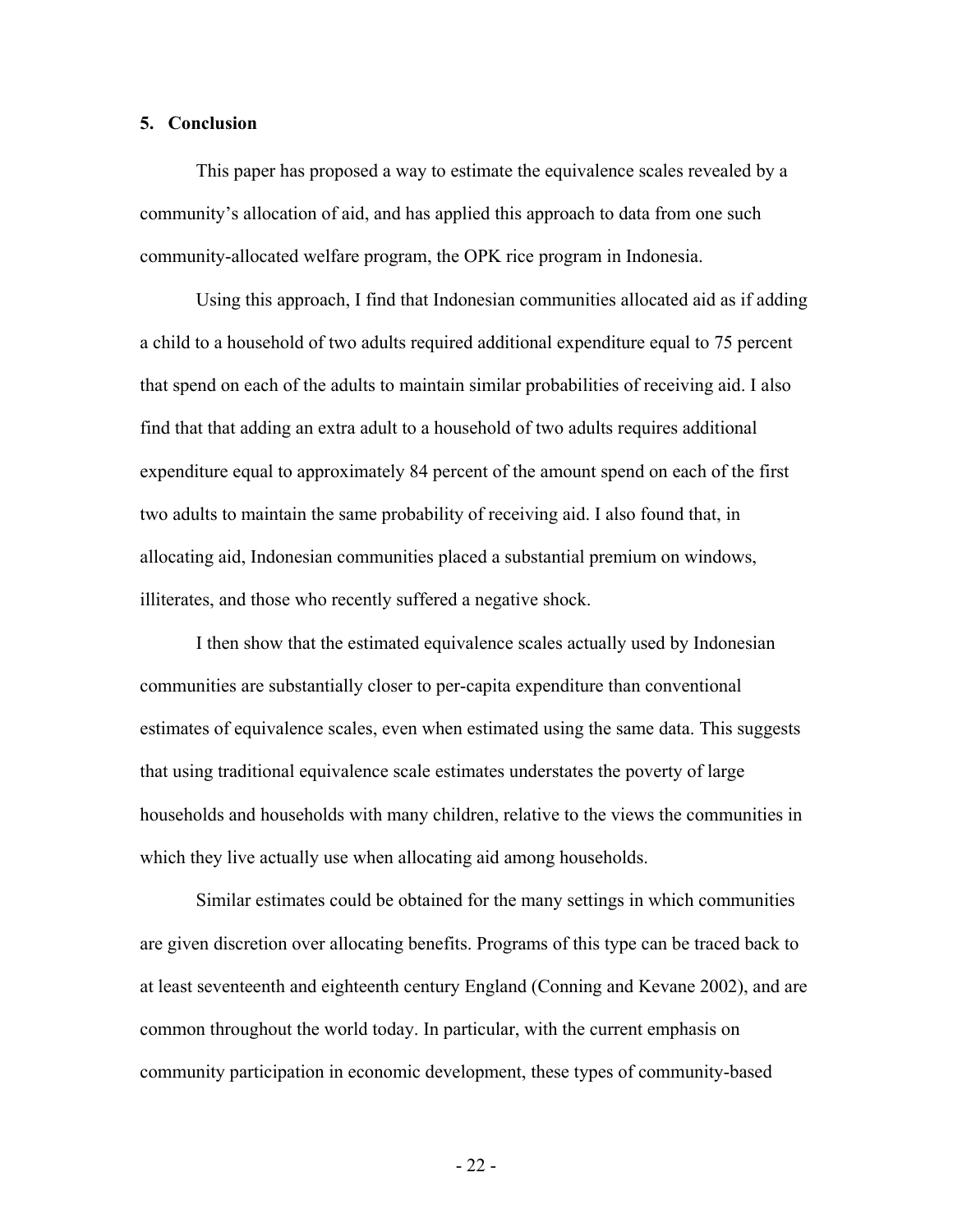welfare programs are ubiquitous throughout the developing world, from the transition economies of Albania (Alderman 2002) and Uzbekistan (Coudouel et al. 1998) to Asian countries such as Bangladesh (Galasso and Ravallion 2002), India (Drèze 2002), and Indonesia (Pritchett et al. 2002). The distribution of aid by religious and other charities provides yet another potential setting in both the developed and developing world where this method can be applied.

For settings without such a discretionary welfare program, or to conduct crosscountry studies, an alternative approach would be to expand surveys that investigate perceptions of poverty, such the World Bank's Voices of the Poor project (Narayan et. al 2000), to include a section asking community leaders to identify the poorest *N* households in the community. One could then use this information to back out the equivalence scale used by these community leaders in comparing households, though this would be based on hypothetical questions rather than actual allocations. Extending this approach along these lines may be a promising direction for future work.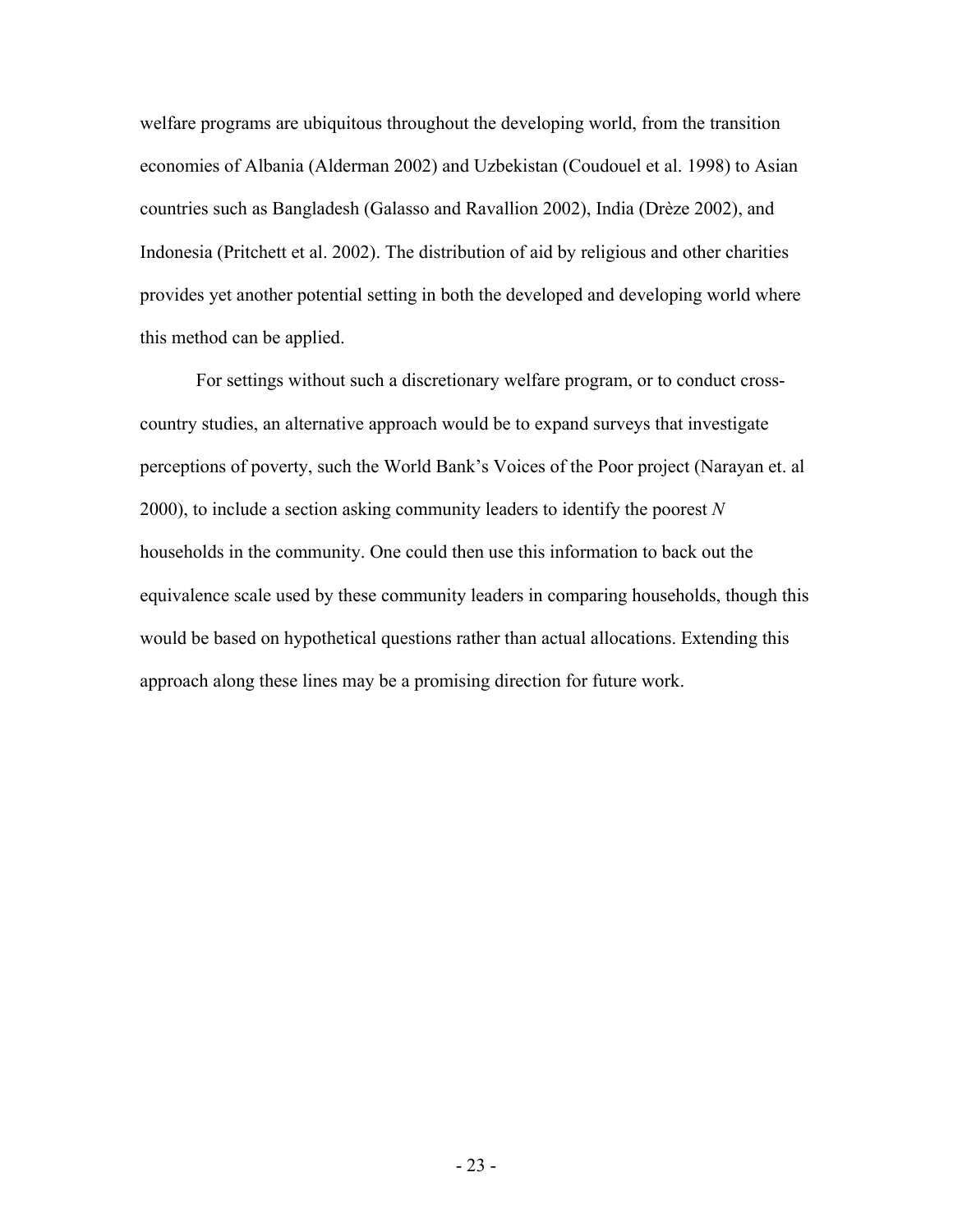#### **Appendix A: Indonesia and the OPK program**

The community-based evaluations of welfare used in this paper are based on village allocations in the Indonesian *Operasi Pasar Khusus* (subsequently renamed *Raskin*) subsidized rice program. This Appendix details some of the relevant features of the program.

In 1997-1998, Indonesia experienced a severe economic collapse. In one year, the value of the local currency fell by as much as 80% and real GDP fell by 13%. As a result, the percentage of people living below the poverty line increased from 15 percent before the crisis to 27 percent in 1999. (World Bank, 2000) The OPK program was introduced as a response to the crisis, and was the main form of direct income support provided by the Indonesian government.

Under the program, beginning in August 1998 each eligible household was allowed to purchase first 10kg, and starting in December, 1998, 20kg of rice per month at Rp.1,000/kg (\$0.10), a subsidy of about Rp. 1,750/kg from the average market price of Rp. 2,750/kg. The median family eligible for the program had reported a monthly expenditure of Rp. 357,000; the program thus represented a subsidy equal to 9.8% of monthly expenditure for a typical family that received it. The program was quite substantial in scope—in January 1999, the program was delivering a total of 200,000 tons of rice per month, enough for 10 million households to receive a monthly allotment of 20kg of rice.

The government of Indonesia decided to target the OPK program at the poorest households. However, the only data on every Indonesian household that could be used for targeting purposes was a family welfare survey conducted by the Indonesian family planning agency, BKKBN, which had been in place long before the crisis, primarily as a means to target reduced-cost birth control. The BKKBN data was updated annually by local staff at the sub-district and village level, and in principle covered every household in the nation headed by a married couple. The survey had a list of minimum standards for each of three welfare levels—the Prosperous Family Levels 1-3. A household not meeting even the lowest of these standards was classified as "Pre-Prosperous." These minimum standards were meant to capture a broad definition of poverty, and as such ranged from the easily observable, such as having a dirt floor, to the more subjective,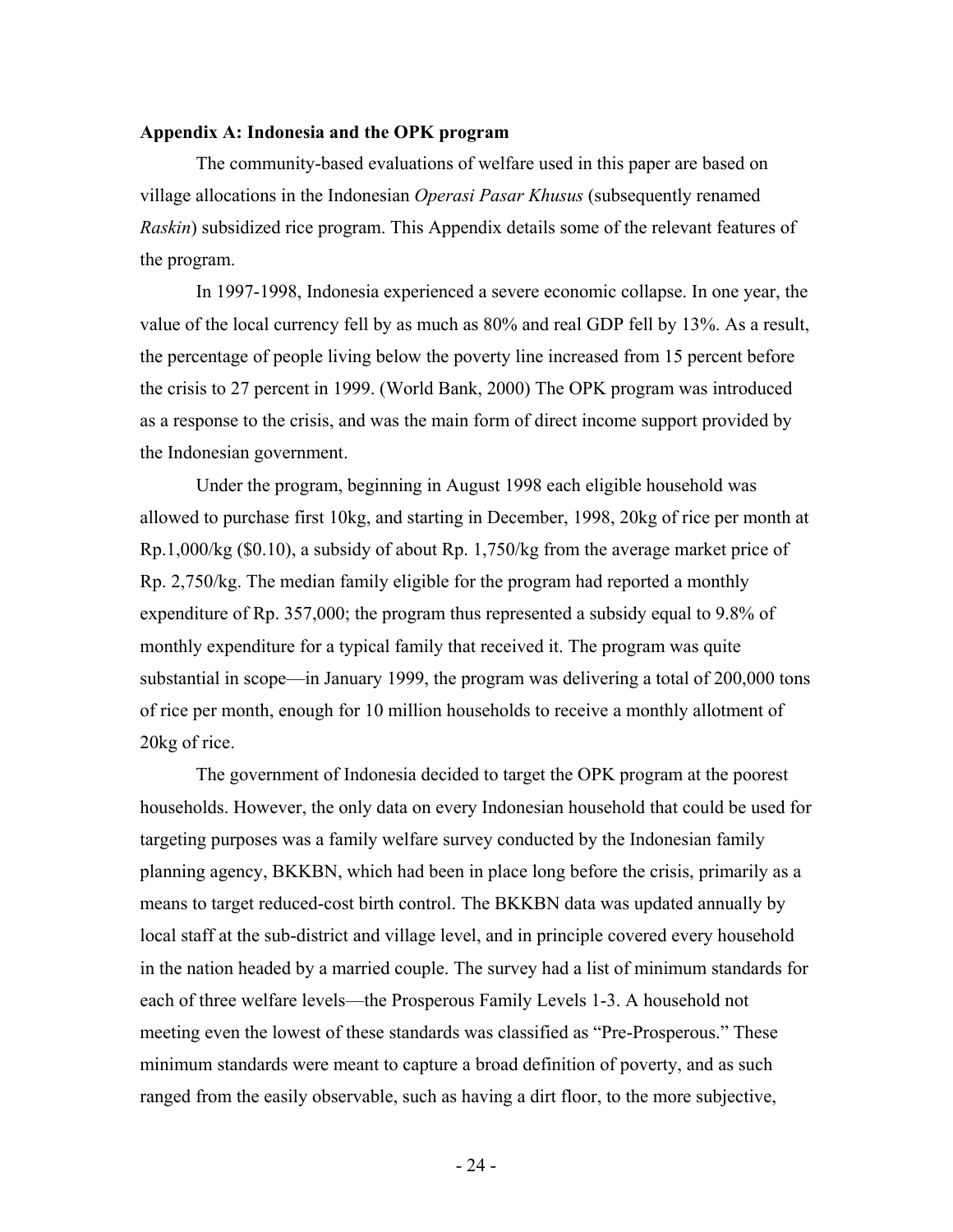such as being able to perform one's religious obligations. Households were officially eligible for the OPK program if they were considered either "Pre-Prosperous" or "Prosperous Level 1."

It is important to note that the government chose the BKKBN criteria as the basis of OPK targeting not because they explicitly represented the government's objectives, but rather because they were the only nationally standardized criteria the government had at the time they decided to introduce OPK. Given the time urgency created by the economic crisis, the government did not have time to institute a new nationwide survey of poverty. As a result, the central government allows local officials substantial leeway in determining to whom the rice should be distributed.

The delivery of the rice was managed by the central government but implemented by local officials. To implement the OPK program, the government logistics agency, BULOG, using the official number of eligible people in each village derived from the BKKBN lists, sent the requisite amount of rice to the district level logistics depots, which brought the rice to distribution points closer to the villages. Village officials picked up the rice at the distribution point, brought it back to their village, and returned one week later to deliver the Rp. 1,000/kg co-payment to BULOG. Once the rice was in the village, however, there was essentially no central government monitoring of which households actually received the rice—so long as the Rp 1,000/kg co-payment was remitted back to BULOG, villages were largely left alone to deliver the rice. Village officials, in particular, the village head, therefore had almost complete autonomy to decide which households in the village should receive the rice.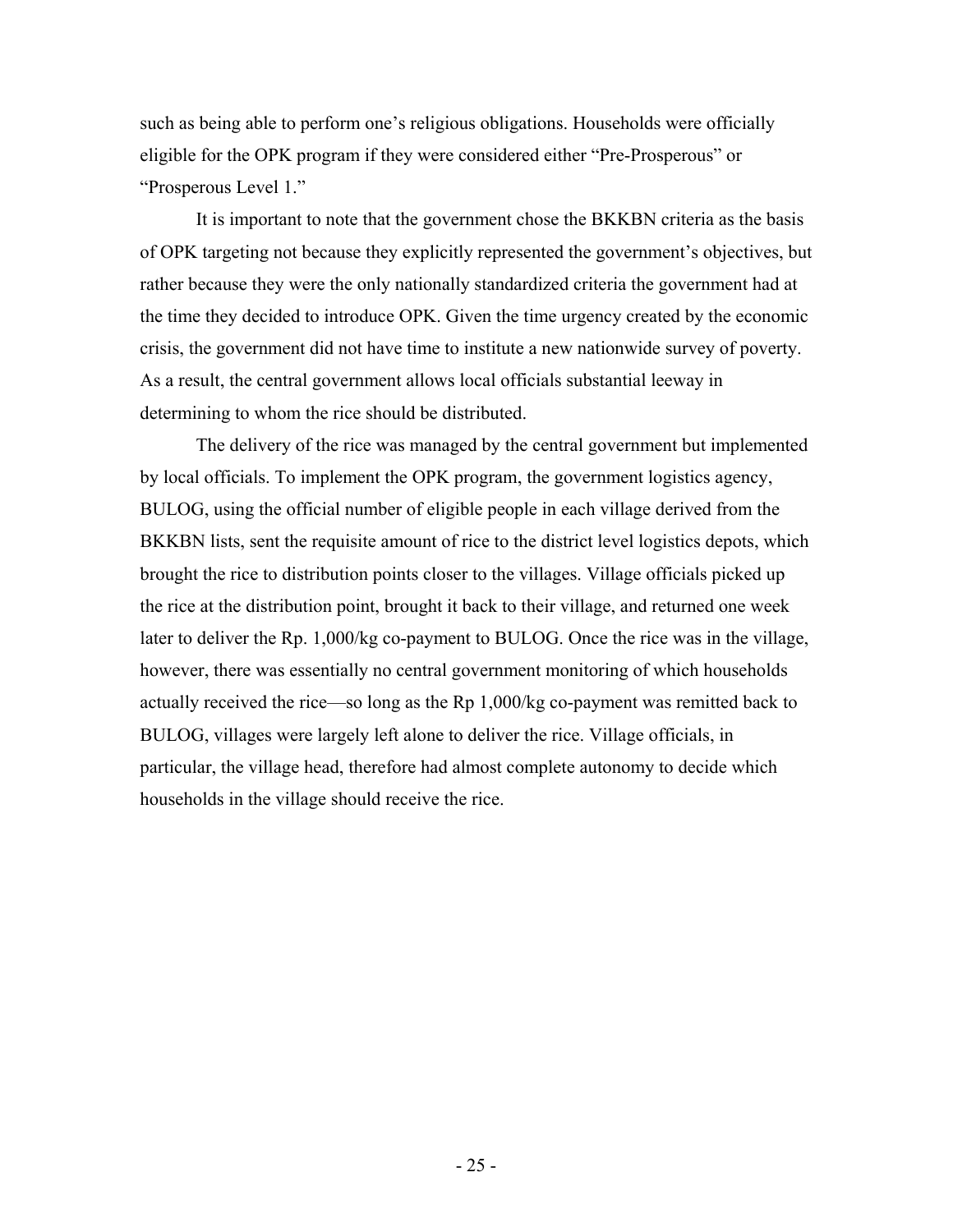#### **Appendix B: Data**

This study draws on the 1999 National Welfare Survey (SUSENAS), a large household survey conducted by the Indonesian Central Statistics Bureau. The SUSENAS is cross-sectional survey conducted annually and representative of the country at the district (i.e., sub-province) level. The 1999 wave of the SUSENAS was fielded in January, 1999 and consists of approximately 206,000 households spread over 11,131 villages across the country. Due to the vast political, cultural, and economic differences separating Irian Jaya (the western half of New Guinea) and East Timor from the rest of Indonesia, I exclude those two provinces from the analysis. Summary statistics from the SUSENAS are presented in Table 6 for the main variables used in the analysis.

The SUSENAS asked respondents if the household had ever received help from the government Social Safety Net programs (JPS) in the form of "*sembako* / cheap *sembako*", where *sembako* refers to the government-defined basket of nine basic commodities (including rice). If so, they then asked if the food assistance was free, at reduced price, or some combination. They then asked how many times a household had received the *sembako* in the past six months, and whether the *sembako* came from the government or private sources. Since OPK was the main source of subsidized rice, following Pritchett et. al (2002) and others, I code a household as receiving OPK if they received subsidized or part-subsidized, part-free *sembako* from the government. Using these definitions, approximately 80 percent of those households reporting receiving any type of food assistance received it from the OPK program. No data was collected as to the amount of rice received by the household or the price paid for it.

In the regressions discussed above, I control for a household's predicted eligibility for the program, as some villages may have at least in part targeted the program based on official program eligibility. A household was officially eligible for the program if it failed any of the 14 BKKBN criteria for being a Prosperous Level II household (and was therefore Prosperous Level I or Pre-Prosperous.) I consider a household eligible if they failed any of the 11 of the 14 criteria that are available from the SUSENAS. Estimated eligibility seems to slightly overstate actual eligibility—overall, in 1999 actual eligibility was 49% of all households in Indonesia; my estimate of eligibility is 55% of all households. At the district level, the correlation of actual and predicted eligibility is 0.76.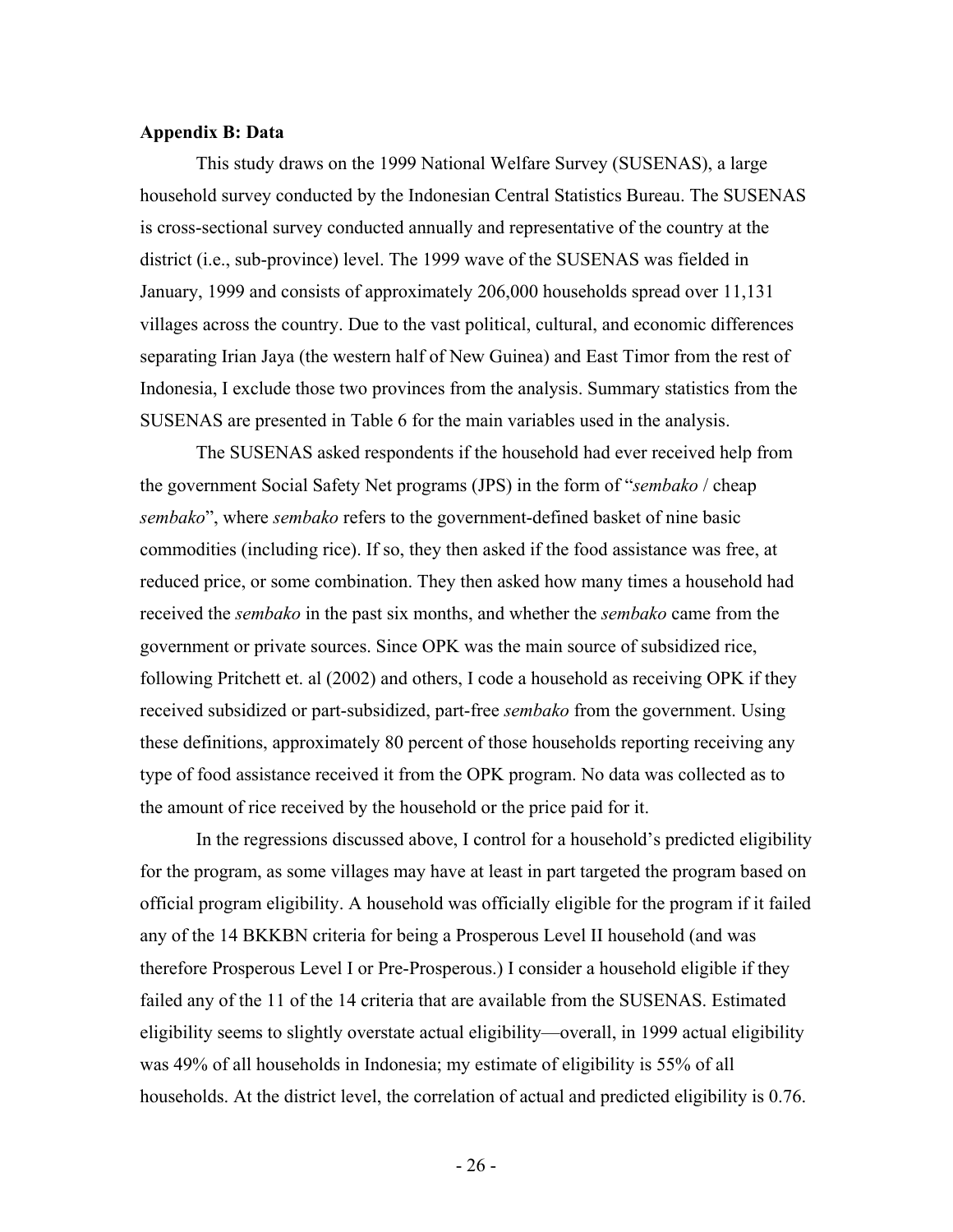In addition to a core household questionnaire administered to all households, in 1999 the SUSENAS fielded several additional modules—a module on the social safety net, including OPK, administered to all households, and a detailed consumption module, administered to one-third of the households in the sample. Pradhan and Sparrow (2000) note that overall expenditure measures appear to be different in the sample where detailed consumption data was collected. To account for this, I re-normalize the total expenditure levels for the set of households that received the detailed questionnaire so that they have the same mean and standard deviation as the set of households that did not receive the detailed questionnaire.

I obtain community-level characteristics from the 1999 Village Potential Census, or PODES, which I match with the SUSENAS. To construct an overall index of economic development, I use principle-components analysis, aggregating factors including the central government's rating of a village's development, the types of toilet facilities generally used by residents, presence of roads, telecommunications facilities, and housing levels. Regressing this index of economic development on log household expenditure from the SUSENAS suggests that, on average, a one standard deviation increase in this index is associated with an 18.5% increase in mean household consumption. The variable on the number of social groups is equal to the number of different types of social activities present in the village, where the list of possible activities includes scouts, houses for orphans, the elderly, or the handicapped, religious study groups, youth clubs, women's groups, rotating credit associations, and several types of organized sporting groups. To facilitate interpretation, I normalize all village level variables to have a mean of zero and a standard deviation of one.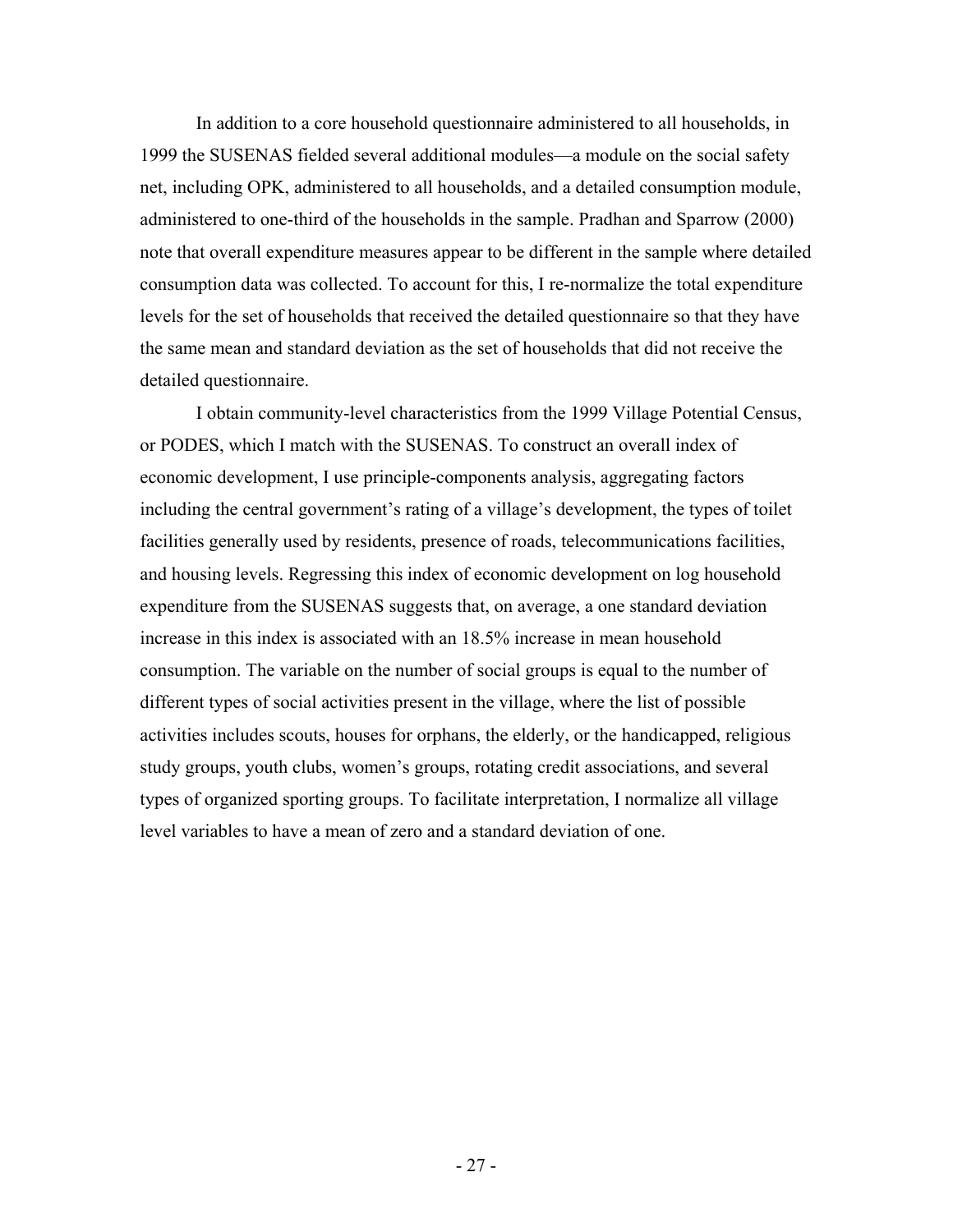#### **References**

- Alderman, Harold, "Do local officials know something we don't? Decentralization of targeted transfers in Albania," *Journal Of Public Economics 83*, pp. 375-404, March 2002.
- Barten, Anton P., "Family Composition, Prices and Expenditure Patterns," in *Econometric Analysis for National Economic Planning,* edited by P.E. Hart, G. Mills, and J.K. Whitaker. London: Butterworths, 1964.
- Buhmann, Brigitte, et al. "Equivalence Scales, Well-Being, Inequality, and Poverty: Sensitivity Estimates across Ten Countries Using the Luxembourg Income Study (LIS) Database." *Review of Income & Wealth 34*, pp. 115-42, June 1988.
- Conning, Jonathan and Michael Kevane, Community Based Targeting Mechanisms for Social Safety Nets: a critical review, *World Development*, 30(3), March 2002.
- Coudouel, Aline, Sheila Marnie, and John Micklewright, "Targeting Social Assistance in a Transition Economy: The Mahallas in Uzbekistan." UNICEF, mimeo, 1998.
- Cutler, David M. and Lawrence F. Katz, "Rising Inequality? Changes in the Distribution of Income and Consumption in the 1980's," *American Economic Review 82 (2),* pp. 546-51, May 1992.
- Deaton, Angus S. and John Muellbauer, "On Measuring Child Costs: With Applications to Poor Countries," *Journal of Political Economy* 94, pp. 720-744, August 1986.
- Deaton, Angus S., *The Analysis of Household Surveys: A Microeconomic Approach to Development Policy*, Baltimore: Johns Hopkins University Press, 1997.
- Deaton, Angus S. and Salman Zaidi, "Guidelines for Constructing Consumption Aggregates for Welfare Analysis," Princeton University, mimeo, 1999.
- Deaton, Angus, and Christina Paxson, "Measuring Poverty Among the Elderly," in Wise, David, ed*., Inquiries in the Economics of Aging*, Chicago: University of Chicago Press, pp. 169-204, 1998.
- Drèze, Jean, "Ending destitution," *The Hindu*, July 29, 2002.
- Engel, Ernst, "Die Lebenkosten Belgischer Arbeiter-Familien Fruher und Jetzt.," *International Statistical Institute Bulliten 9*, pp. 1-74, 1895.
- Galasso, Emanuela and Martin Ravallion, "Decentralized Targeting of an Anti-Poverty Program," Development Research Group Working Paper, World Bank, 2002.
- Jenkins, Stephen P and Frank A. Cowell, "Parametric Equivalence Scales and Scale Relativities," *The Economic Journal 104*, pp. 891-900, July 1994.
- Jones, Andrew and Owen O'Donnell, "Equivalence Scales and the Costs of Disability," *Journal of Public Economics 56*, pp. 273-289, 1995.
- Kapteyn, Arie and Bernard Van Praag, "A New Approach to the Construction of Family Equivalence Scales," *European Economic Review 7*, pp. 313-335, 1976.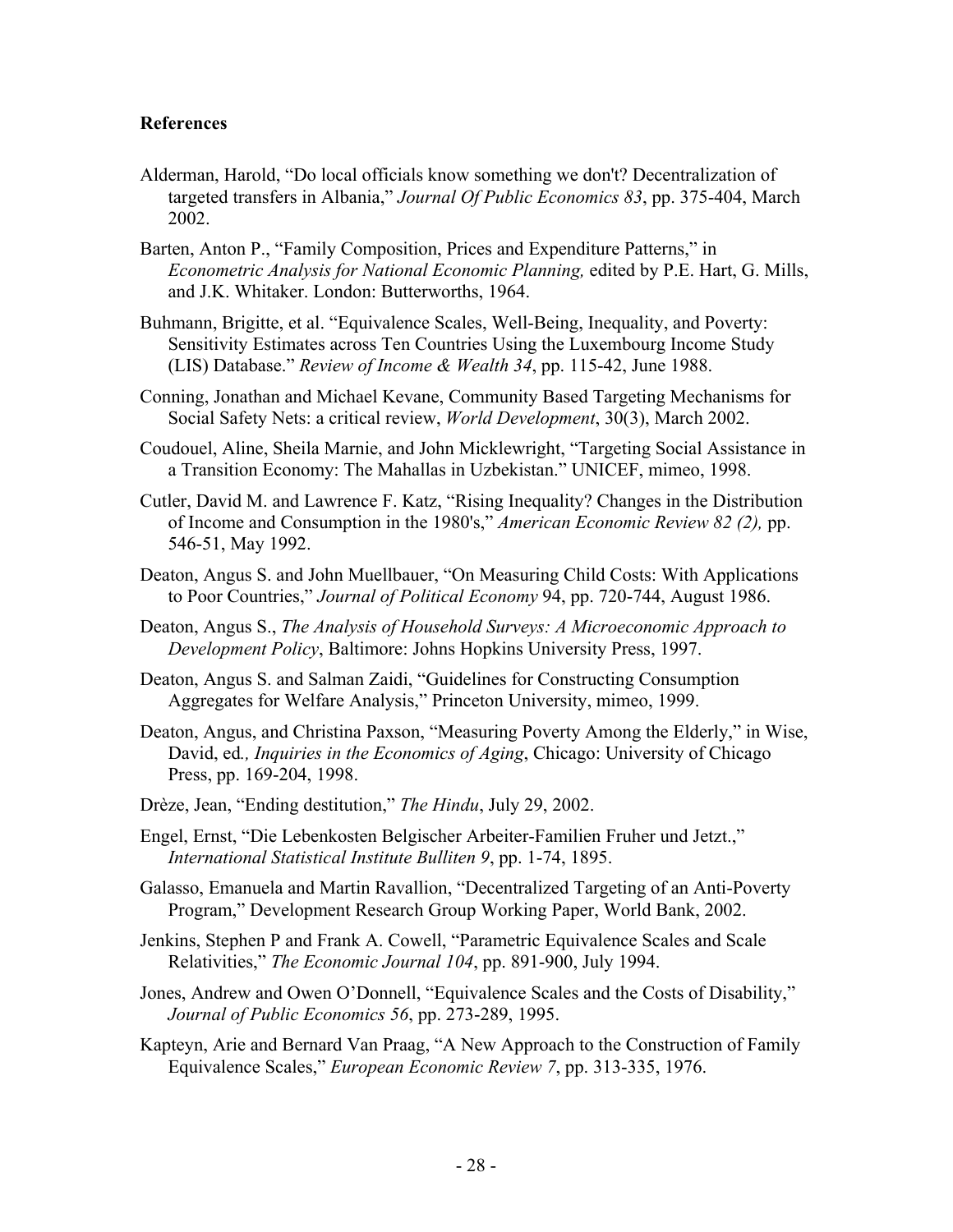- Lanjouw, Peter, Branko Milanovic and Stefano Paternostro, "Poverty and Economic Transition: How do Changes in Economies of Scale Affect Poverty Rates for Different Households," World Bank Policy Research Working paper Series #2009, 1998.
- Muellbauer, John N. J., "The estimation of the Prais-Houthakker model of equivalence scales," *Econometrica 48*, pp. 153-176, 1980.
- Narayan, Deepa et. al, *Voices of the Poor: Can Anyone Hear Us?* New York: Oxford University Press. 2000.
- Nelson, Julie A., "Household Equivalence Scales: Theory versus Policy?" *Journal of Labor Economics 11*, pp. 471-493, July 1993.
- Nicholson, J. Leonard, "Appraisal of Different Methods of Estimating Equivalence Scales and Their Results," *Review of Income and Wealth 22*, pp. 1-11, 1976.
- Olken, Benjamin A., Musriyadi Nabiu, Nina Toyamah, and Daniel Perwira, "Sharing the Wealth: How villages decide to distribute OPK rice," Field Report, The SMERU Research Institute, Jakarta, 2001.
- Olken, Benjamin A., "Corruption and the Costs of Redistribution," Harvard University, mimeo, 2003.
- Pradhan, Menno and Robert Sparrow, "Indonesian Health Sector Analysis Changes in Health Indicators collected in the 1995, 1997, 1998 and 1999 SUSENAS Surveys," Tinbergen Institute, mimeo, 2000.
- Prais, Sigbert J. and Hendrik S. Houthakker, *The analysis of family budgets*, Cambridge: Cambridge University Press, 1955.
- Pritchett, Lant, Sudarno Sumarto and Asep Suryahadi, "Targeted Programs in an Economic Crisis: Empirical Findings from Indonesia's Experience," Harvard University, mimeo, 2002.
- Rahayu, Sri Kusumastuti et. al., "Results of a SMERU Rapid Field Appraisal Mission: Implementation of a Special Market Operation (OPK) Program in Five Provinces," SMERU Working Paper, Jakarta, 1998.
- Rothbarth, Erwin, "Note on a Method of Determining Equivalent Income for Families of Different Composition," App. 4 in *War-Time Pattern of Saving and Spending*, by Charles Madge. Cambridge: Cambridge University Press, 1943.
- Ruggles, Patricia, *Drawing the Line: Alternative Poverty Measures and Their Implications for Public Policy*, Washington: Urban Institute Press, 1990.
- Sen, Amartya, *Development as Freedom*, New York: Knopf, 1999.
- Van Praag, Bernard M.S. and Nico L. var der Sar, "Household Cost Functions and Equivalence Scales," *The Journal of Human Resources 23*, pp. 130-210, Spring 1988.
- World Bank, "Quarterly Update: Indonesia," September 2000.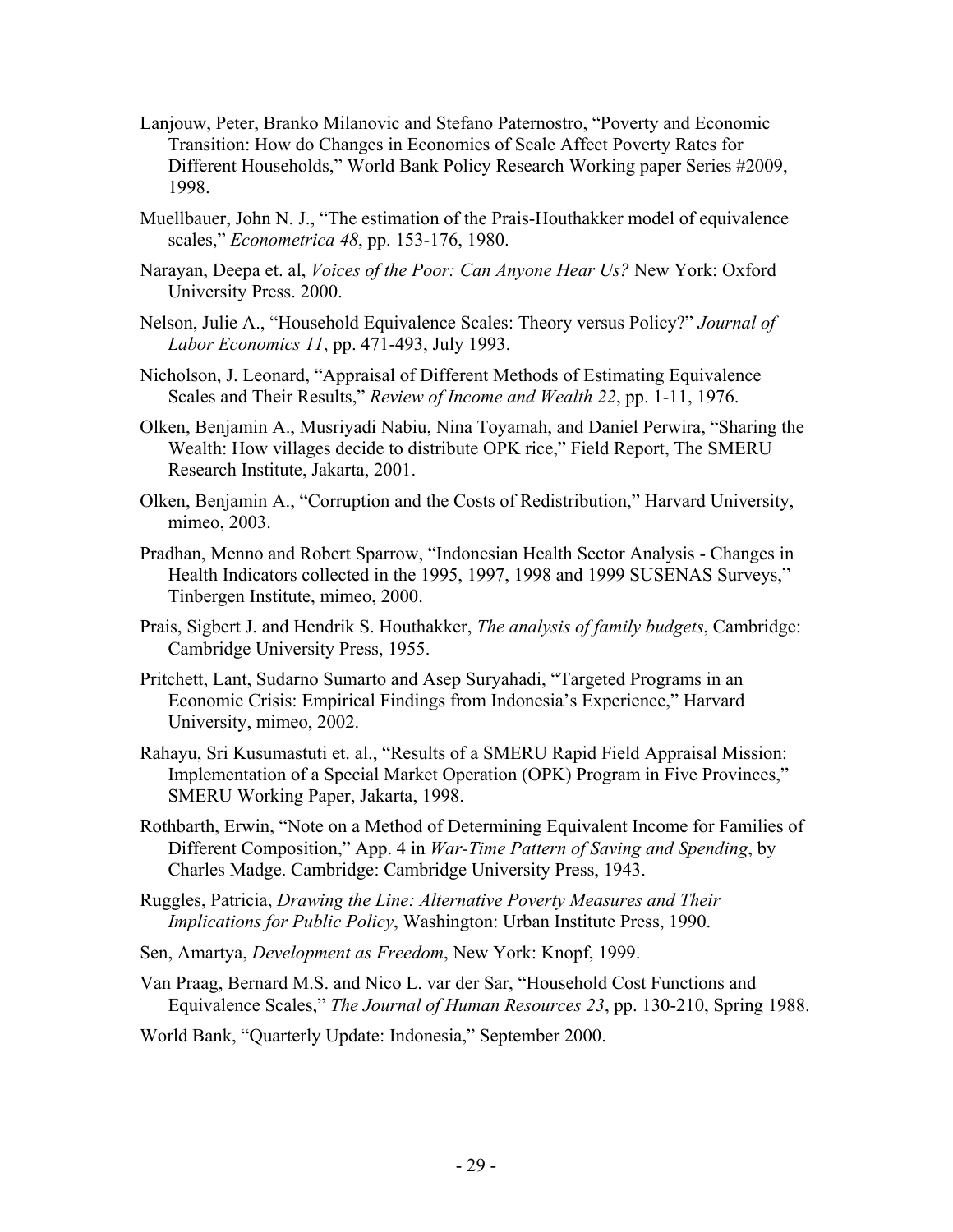|                                | (1)                       | (2)                       |
|--------------------------------|---------------------------|---------------------------|
| Model                          | FE Logit                  | FE Logit                  |
| Log total expenditure          | $-1.707***$               | $-1.701***$               |
|                                | (0.026)                   | (0.026)                   |
| Log household size             | 1.454***                  | 1.449***                  |
|                                | (0.027)                   | (0.027)                   |
| Percent children 0-14          | $-0.106***$               |                           |
|                                |                           |                           |
|                                | (0.042)                   |                           |
| Percent children 0-4           |                           | $-0.197***$               |
|                                |                           | (0.066)                   |
| Percent children $5 - 9$       |                           | $-0.071$                  |
|                                |                           | (0.064)                   |
| Percent children $10-14$       |                           | $-0.092$                  |
|                                |                           | (0.065)                   |
| Percent adults $15 - 54$       |                           | $-0.053$                  |
|                                |                           | (0.034)                   |
| Household controls:            |                           |                           |
| Woman head of household        | 0.025                     | 0.024                     |
|                                | (0.042)                   |                           |
|                                | $0.422***$                | (0.042)                   |
| Widow head of household        |                           | $0.415***$                |
|                                | (0.047)                   | (0.047)                   |
| Number of days hh head sick    | $0.014***$                | $0.014***$                |
|                                | (0.002)                   | (0.002)                   |
| Illiterate household head      | $0.174***$                | $0.173***$                |
|                                | (0.024)                   | (0.024)                   |
| Religious minority             | $-0.495***$               | $-0.494***$               |
|                                | (0.090)                   | (0.090)                   |
| Recently laid off from work    | $0.180***$                | $0.183***$                |
|                                | (0.050)                   | (0.050)                   |
| Rice fields in rural areas     | $-0.231***$               | $-0.233***$               |
|                                |                           | (0.020)                   |
|                                | (0.020)                   |                           |
| Other fields in rural areas    | $-0.060***$               | $-0.061***$               |
|                                | (0.013)                   | (0.013)                   |
| Rice fields in urban areas     | $0.260***$                | $0.261***$                |
|                                | (0.025)                   | (0.025)                   |
| Other fields in urban areas    | 0.020                     | 0.020                     |
|                                | (0.030)                   | (0.031)                   |
| Household eligible for program | $0.345***$                | $0.342***$                |
|                                | (0.019)                   | (0.019)                   |
| Village fixed effects          | <b>YES</b>                | YES                       |
| Observations                   | 188,435                   | 188,435                   |
| Implied $\theta$               | $0.852^{\circ\circ\circ}$ | $0.852^{\circ\circ\circ}$ |
|                                |                           |                           |
|                                | (0.012)                   | (0.012)                   |
| Implied $\alpha_{0-14}$        | $0.927^{\circ\circ\circ}$ |                           |
|                                | (0.029)                   |                           |
| Implied $\alpha_{0-4}$         |                           | $0.864^{\circ\circ\circ}$ |
|                                |                           | (0.045)                   |
| Implied $\alpha_{5-9}$         |                           | 0.951                     |
|                                |                           | (0.044)                   |
| Implied $\alpha_{10-14}$       |                           | 0.937                     |
|                                |                           | (0.044)                   |
|                                |                           |                           |
| Implied $\alpha_{15-54}$       |                           | 0.964                     |
|                                |                           | (0.023)                   |

#### **Table 1: Probability of receiving rice**

Estimates of the probability of receiving OPK rice from equation (5). The implied value of  $\alpha_x$  is the value of  $α$  for age group *x*. Robust standard errors in parentheses, where standard errors for θ and  $α$  are calculated using the delta method. Note that the number of observations includes the 63,387 observations for which all households in a village either did or did not receive the rice even though those villages do not affect the estimates.

\* significant at 10%; \*\* significant at 5%; \*\*\* significant at 1%

 $\degree$  sig. different from 1 at 10%;  $\degree$  sig. different from 1 at 5%;  $\degree$  sig. different from 1 at 1%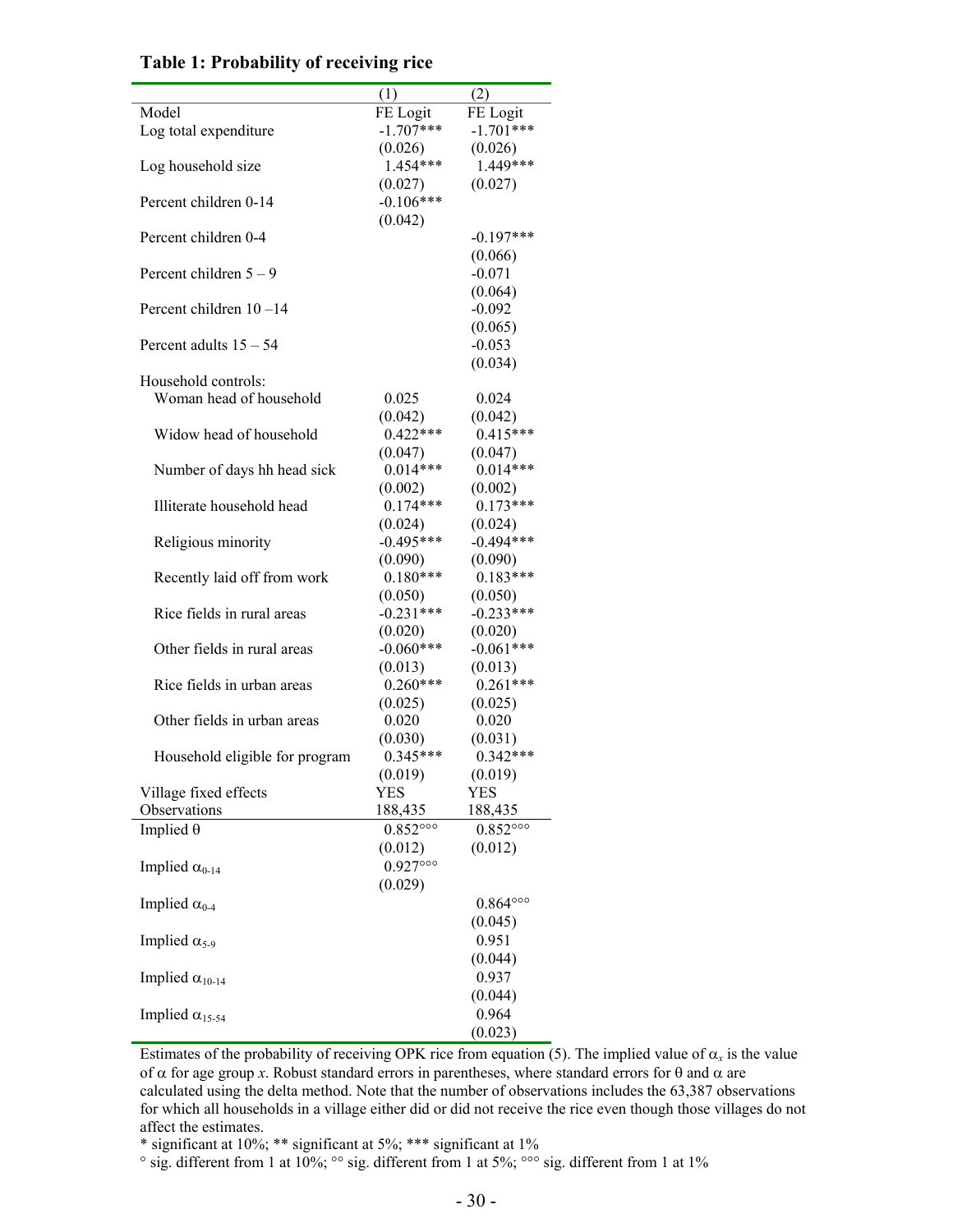**Table 2a: Equivalence scales calculated from probability of receiving rice for overall number of children** 

|   | H.H. Number   |                    |
|---|---------------|--------------------|
|   | Size Children | Equivalence Scale: |
| 2 |               | 1.000              |
| 3 |               | 1.384              |
| 3 |               | 1.412              |
|   | $\mathcal{L}$ | 1.750              |
|   |               | 1.777              |
|   |               | 1.805              |

Estimates derived from empirical results presented in column (1) of Table 1.

#### **Table 2b: Equivalence scales calculated from probability of receiving rice for number of children in each age bracket**

|                |   | H.H. Number Number Number                | Number |                    |
|----------------|---|------------------------------------------|--------|--------------------|
|                |   | Size Age 0-4 Age 5-9 Age 10-14 Age 15-54 |        | Equivalence Scale: |
| $\overline{2}$ |   |                                          |        | 1.000              |
|                |   |                                          |        | 1.373              |
|                |   |                                          |        | 1.407              |
|                |   |                                          |        | 1.402              |
|                |   |                                          |        | 1.413              |
|                | 2 |                                          |        | 1.730              |
|                |   |                                          |        | 1.795              |
|                |   |                                          |        | 1.784              |
|                |   |                                          |        | 1.805              |

Estimates derived from empirical results presented in column (2) of Table 1.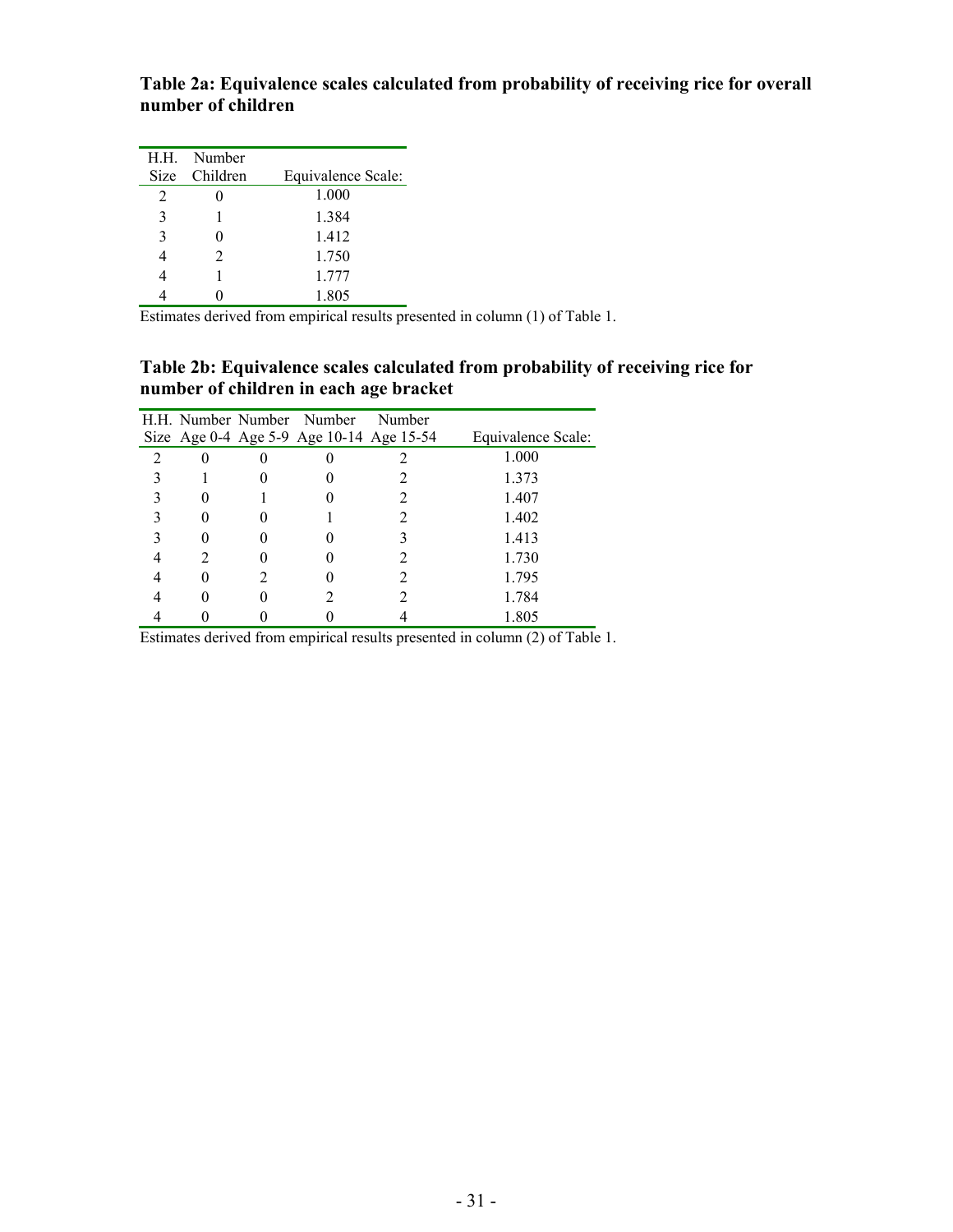### **Table 3: Other aspects of poverty**

| Household characteristics                                 | Equivalence Scale<br>(Spec. 1 of Table 1) |
|-----------------------------------------------------------|-------------------------------------------|
| Two adults                                                | 1.000                                     |
| Widow as head of household                                | 1.514                                     |
| Household sick and unable to work for 1 day in last month | 1.014                                     |
| Household sick and unable to work for 30 days in last     | 1.511                                     |
| Household head is illiterate                              | 1.189                                     |
| Household head recently laid off from work                | 1.201                                     |

Estimates are based on results from column (1) of Table 1. Each estimate is the effective cost, as judged by the community, of having with two adults and the characteristic listed., relative to a household with 2 adults and none of these characteristics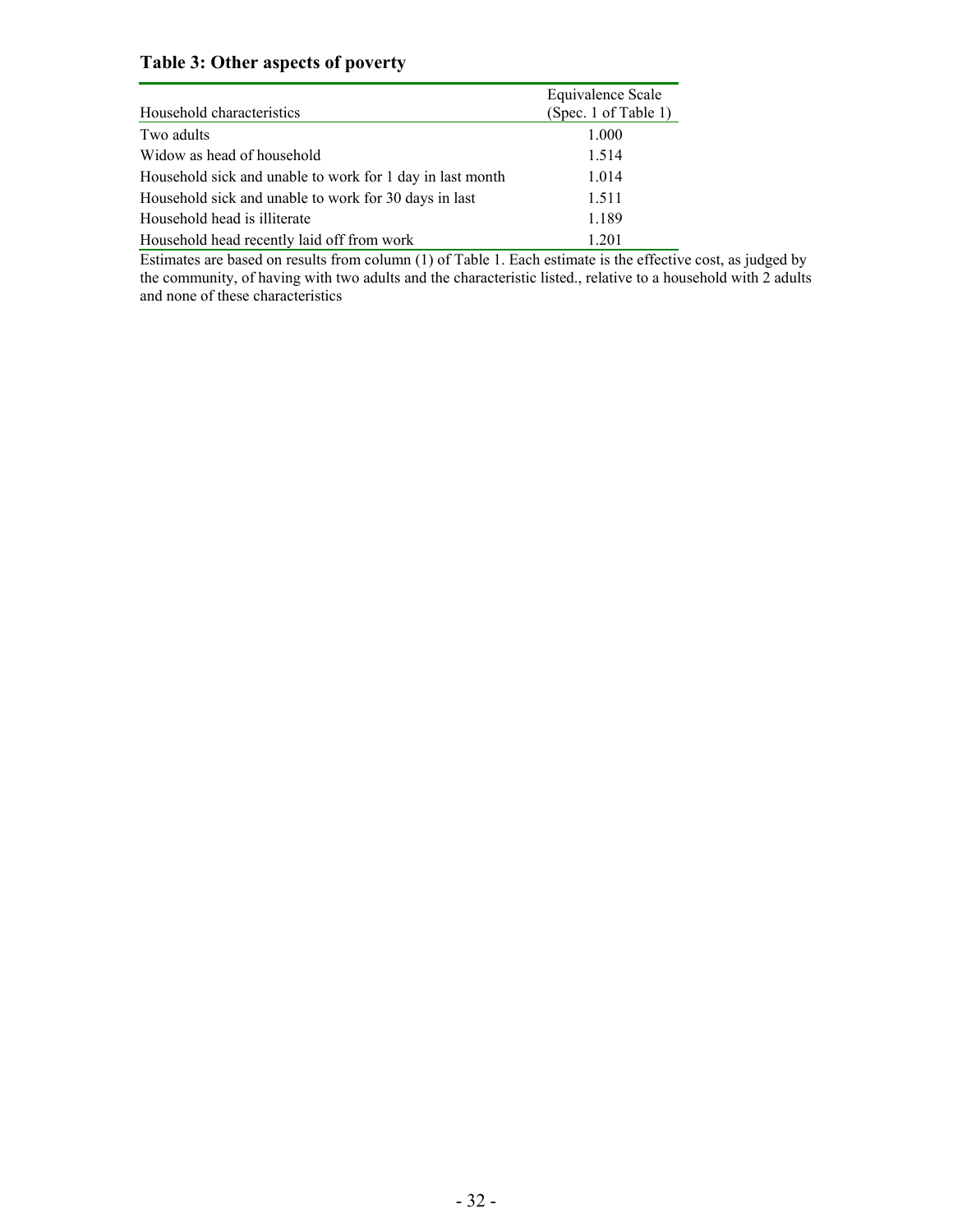|                                         | (1)                       | (2)                       | (3)                       | (4)                       | (5)                       |
|-----------------------------------------|---------------------------|---------------------------|---------------------------|---------------------------|---------------------------|
| <b>Baseline estimates</b>               |                           |                           |                           |                           |                           |
| θ                                       | $0.844^{\circ\circ\circ}$ | $0.838^{\circ\circ\circ}$ | $0.860^{\circ\circ\circ}$ | $0.858^{\circ\circ\circ}$ | $0.852^{\circ\circ\circ}$ |
|                                         | (0.012)                   | (0.012)                   | (0.013)                   | (0.013)                   | (0.014)                   |
| α                                       | $0.943^{\circ\circ\circ}$ | $0.951^{\circ\circ\circ}$ | $0.923^{\circ\circ\circ}$ | $0.919^{\circ\circ\circ}$ | $0.949^{\circ\circ\circ}$ |
|                                         | (0.030)                   | (0.030)                   | (0.030)                   | (0.029)                   | (0.033)                   |
| Heterogeneity in $\theta$               |                           |                           |                           |                           |                           |
| Village economic index $* \theta$       | $-0.055***$               |                           |                           |                           | $-0.041**$                |
|                                         | (0.012)                   |                           |                           |                           | (0.018)                   |
| Urban area $* \theta$                   |                           | $-0.056***$               |                           |                           | $-0.057***$               |
|                                         |                           | (0.011)                   |                           |                           | (0.016)                   |
| Amount of OPK rice                      |                           |                           | $0.029**$                 |                           | 0.007                     |
| distributed in district $* \theta$      |                           |                           | (0.013)                   |                           | (0.014)                   |
| Age of village head $* \theta$          |                           |                           |                           | 0.003                     | 0.007                     |
|                                         |                           |                           |                           | (0.012)                   | (0.013)                   |
| Village head years in office $* \theta$ |                           |                           |                           | $-0.038***$               | $-0.045***$               |
|                                         |                           |                           |                           | (0.012)                   | (0.013)                   |
| Number of social groups $* \theta$      |                           |                           |                           | 0.011                     | $0.046***$                |
|                                         |                           |                           |                           | (0.013)                   | (0.015)                   |
| Community self-help $* \theta$          |                           |                           |                           | $0.023*$                  | $0.025*$                  |
|                                         |                           |                           |                           | (0.013)                   | (0.014)                   |
| Religious heterogeneity $* \theta$      |                           |                           |                           | $-0.011$                  | 0.015                     |
|                                         |                           |                           |                           | (0.011)                   | (0.013)                   |
| Heterogeneity in $\alpha$               |                           |                           |                           |                           |                           |
| Village economic index $*\alpha$        | 0.052                     |                           |                           |                           | $-0.001$                  |
|                                         | (0.031)                   |                           |                           |                           | (0.047)                   |
| Urban area $*$ $\alpha$                 |                           | $0.083***$                |                           |                           | $0.101**$                 |
|                                         |                           | (0.029)                   |                           |                           | (0.041)                   |
| Amount of OPK rice                      |                           |                           | $-0.043$                  |                           | $-0.006$                  |
| distributed in district $*\alpha$       |                           |                           | (0.031)                   |                           | (0.035)                   |
| Age of village head $*\alpha$           |                           |                           |                           | 0.033                     | 0.022                     |
|                                         |                           |                           |                           | (0.030)                   | (0.033)                   |
| Village head years in office $*\alpha$  |                           |                           |                           | 0.030                     | 0.028                     |
|                                         |                           |                           |                           | (0.031)                   | (0.034)                   |
| Number of social groups $*\alpha$       |                           |                           |                           | $-0.015$                  | $-0.042$                  |
|                                         |                           |                           |                           | (0.032)                   | (0.038)                   |
| Community self-help $*\alpha$           |                           |                           |                           | $-0.082**$                | $-0.084**$                |
|                                         |                           |                           |                           | (0.033)                   | (0.037)                   |
| Religious heterogeneity $*\alpha$       |                           |                           |                           | 0.039                     | 0.013                     |
|                                         |                           |                           |                           | (0.029)                   | (0.033)                   |
| Household controls                      | <b>YES</b>                | <b>YES</b>                | <b>YES</b>                | <b>YES</b>                | <b>YES</b>                |
| Village fixed effects                   | <b>YES</b>                | YES                       | YES                       | <b>YES</b>                | <b>YES</b>                |
| Number of observations                  | 188,324                   | 188,324                   | 179,886                   | 179,886                   | 179,886                   |

#### **Table 4: Heterogeneity in revealed equivalence scales across villages**

See notes to Table 1. Results are derived from conditional fixed-effects logit regressions as described in equation (6), in which all of the variables listed above are interacted with log total expenditure, log household size, and percent children. The coefficients reported above are derived from the estimated coefficients as described in the text. Robust standard-errors are computed using the delta method. All variables listed are normalized to have mean of zero and standard deviation of one, so reported coefficients represent the marginal effect of a one standard deviation change in the village characteristic. The description of the village-level characteristics can be found in Appendix B.

\* significant at 10%; \*\* significant at 5%; \*\*\* significant at  $1\%$ 

 $\degree$  sig. different from 1 at 10%;  $\degree$  sig. different from 1 at 5%;  $\degree$  sig. different from 1 at 1%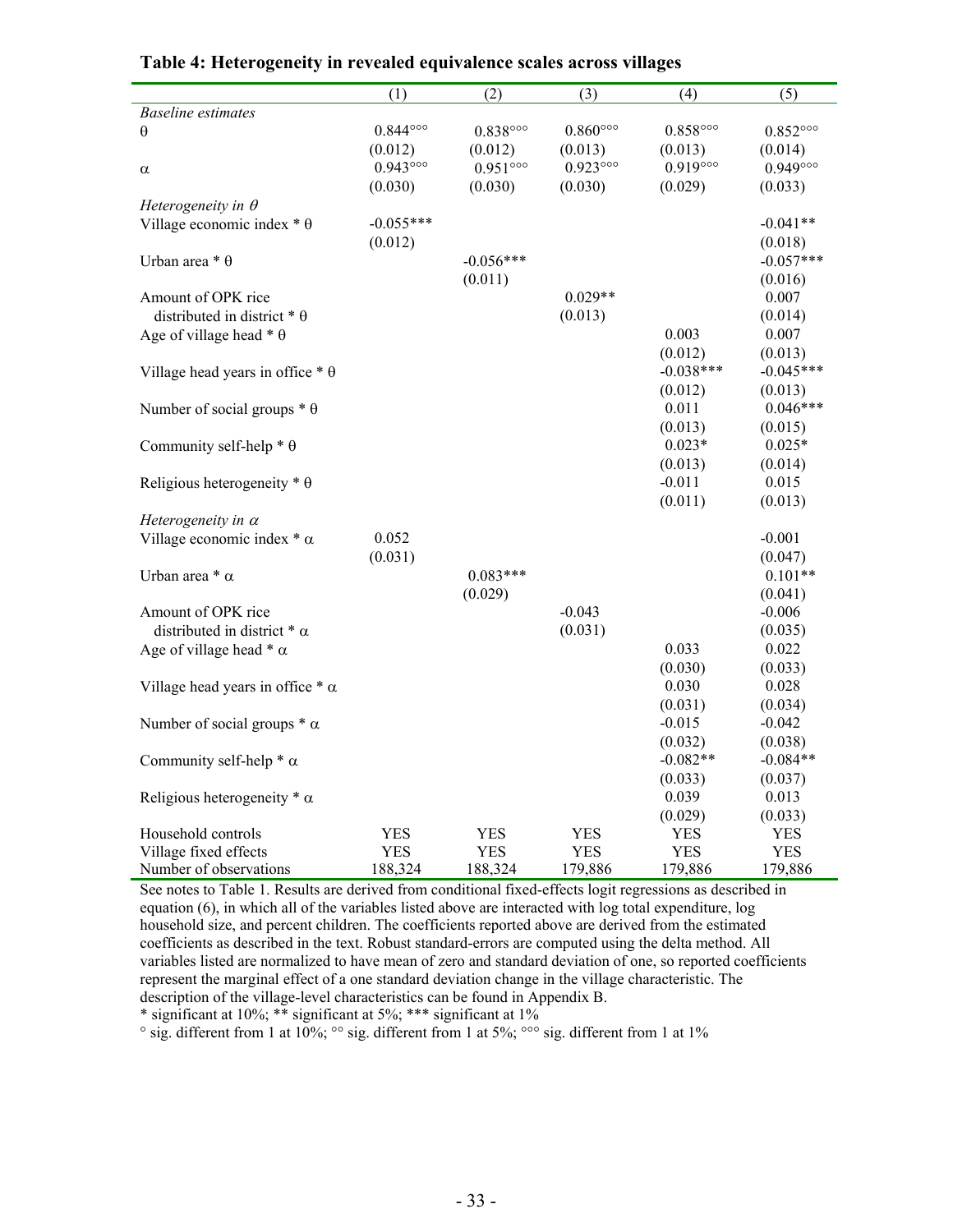|                       | (1)         | (2)           | (3)           | (4)               |
|-----------------------|-------------|---------------|---------------|-------------------|
|                       | Community   | Engel         | Rothbarth     | Rothbarth         |
|                       | Assessment  | (Food Share)  | (Nonfood Exp) | (Tobacco Exp)     |
| Model                 | FE Logit    | FE            | FE            | FE                |
| Log total expenditure | $-1.829***$ | $-0.136$      | 1.382         | 23,602.65         |
|                       | (0.046)     | $(0.003)$ *** | $(0.010)$ *** | $(1,124.730)$ *** |
| Log household size    | $1.508***$  | 0.099         | $-0.288$      | 3,781.33          |
|                       | (0.049)     | $(0.003)$ *** | $(0.009)$ *** | $(950.950)$ ***   |
| Percent children      | $-0.170**$  | 0.028         | $-0.09$       | $-8,457.02$       |
|                       | (0.075)     | $(0.004)$ *** | $(0.014)$ *** | $(1,408.357)$ *** |
| Household controls    | YES         | NO            | NO.           | NO.               |
| Village fixed effects | YES         | NO.           | NO            | NO.               |
| <b>Observations</b>   | 58,427      | 55,610        | 55,610        | 55,610            |

#### **Table 5a: Estimates from different equivalence scales**

Column (1) presents estimates of the probability of receiving OPK rice based on equation (5) for the subset of the sample for which detailed consumption data is available. Columns  $(2) - (4)$  present OLS results using the functional form of equation (5) without village-level fixed effects or household controls using the dependent variable indicated in each column. Household controls include all household controls listed in Table 1. Robust standard errors in parentheses.

\* significant at 10%; \*\* significant at 5%; \*\*\* significant at 1%

#### **Table 5b: Comparison of cost of children using different equivalence scales**

|             |               |            | Equivalency Scale Using the Following Specification: |               |               |  |
|-------------|---------------|------------|------------------------------------------------------|---------------|---------------|--|
| H.H.        | <b>Number</b> | Community  | Engel                                                | Rothbarth     | Rothbarth     |  |
| <b>Size</b> | Children      | Assessment | (Food Share)                                         | (Nonfood Exp) | (Tobacco Exp) |  |
|             |               | 1.000      | 1.000                                                | 1.000         | 1.000         |  |
|             |               | 1 3 5 4    | 1.439                                                | 1 1 1 2       | 1.056         |  |
| 4           |               | .690       | 1.836                                                | 1 194         | 1.070         |  |

Estimates derived from empirical results in Table 5a.